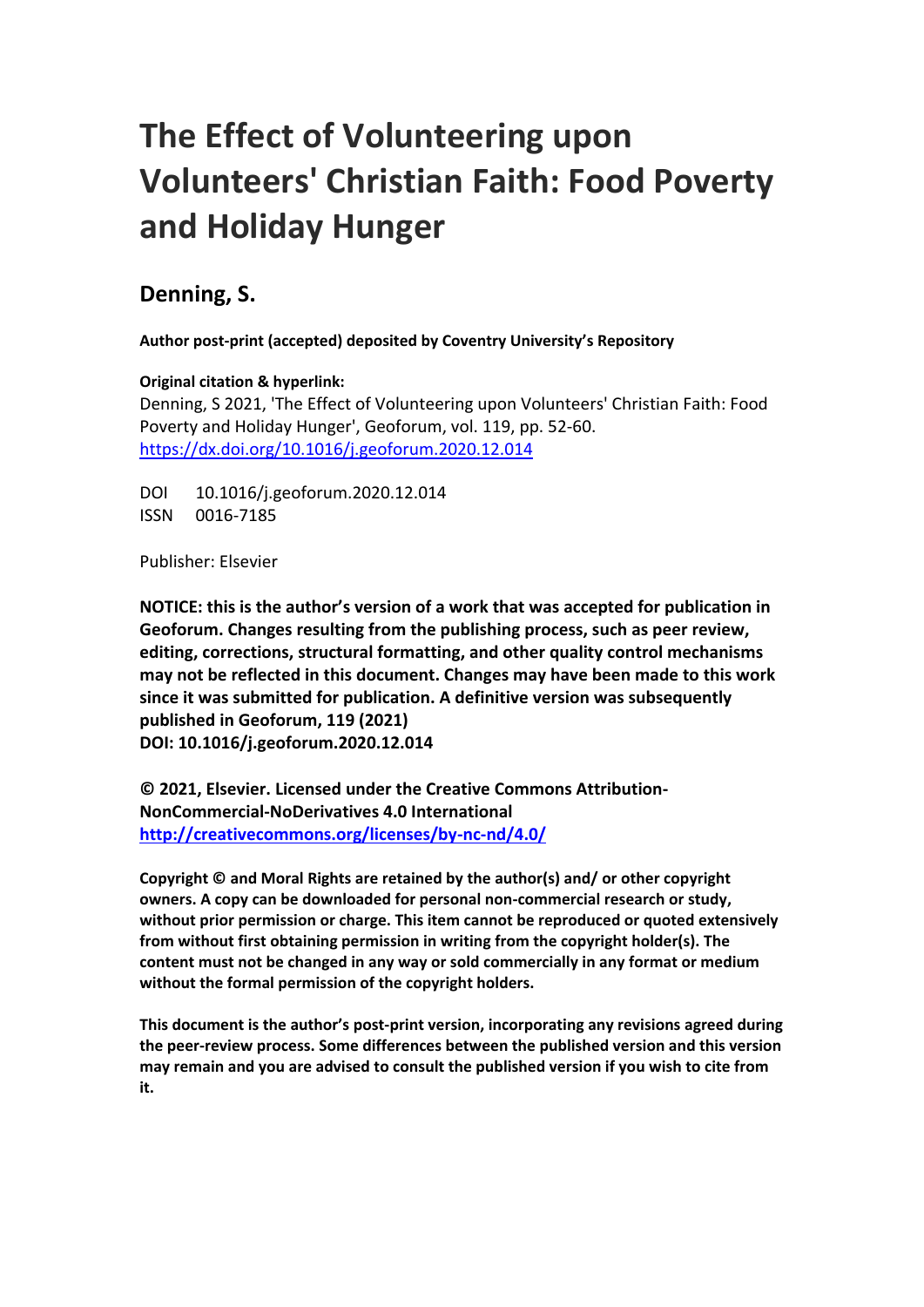# **The Effect of Volunteering upon Volunteers' Christian Faith: Food Poverty and Holiday Hunger**

#### **Abstract**

Volunteers have been increasingly important in responding to rising UK poverty in the last decade in the context of austerity and the retracting welfare state. Faith-based organisations in particular have played a vital role in this response but whilst there has been attention to how religious faith can motivate people to volunteer, this paper is one of the first geographical pieces to specifically focus on how volunteers' religious faith is affected by volunteering. Inspired by the geographies of religion, it conceptualises faith as fluid and relational. This means faith cannot only be understood as a motivation at the start of volunteering, and therefore how faith is affected by volunteering needs to be understood. This paper is based on the experiences of volunteers at a participatory research project 'Lunch' responding to UK children's holiday hunger. Engaging with volunteers' journeys at Lunch drew out two dominant ways in which volunteers' religious faith was affected: encouragement and challenge from volunteering at a faithbased project without explicit faith content, and secondly, the challenge of giving an unconditional welcome to volunteers and children at Lunch. Overall, I argue that whilst religious faith can motivate people to volunteer, this is not a unidirectional relationship because volunteers' faith can also be challenged by their experiences which can not only affect their motivations and whether they will persist in volunteering, but can also fundamentally change their understanding of their religious faith.

**Keywords:** volunteering, faith, austerity, holiday hunger, food poverty, participatory methodology

**Accepted in** *Geoforum* **December 2020, CC-BY-NC-ND license**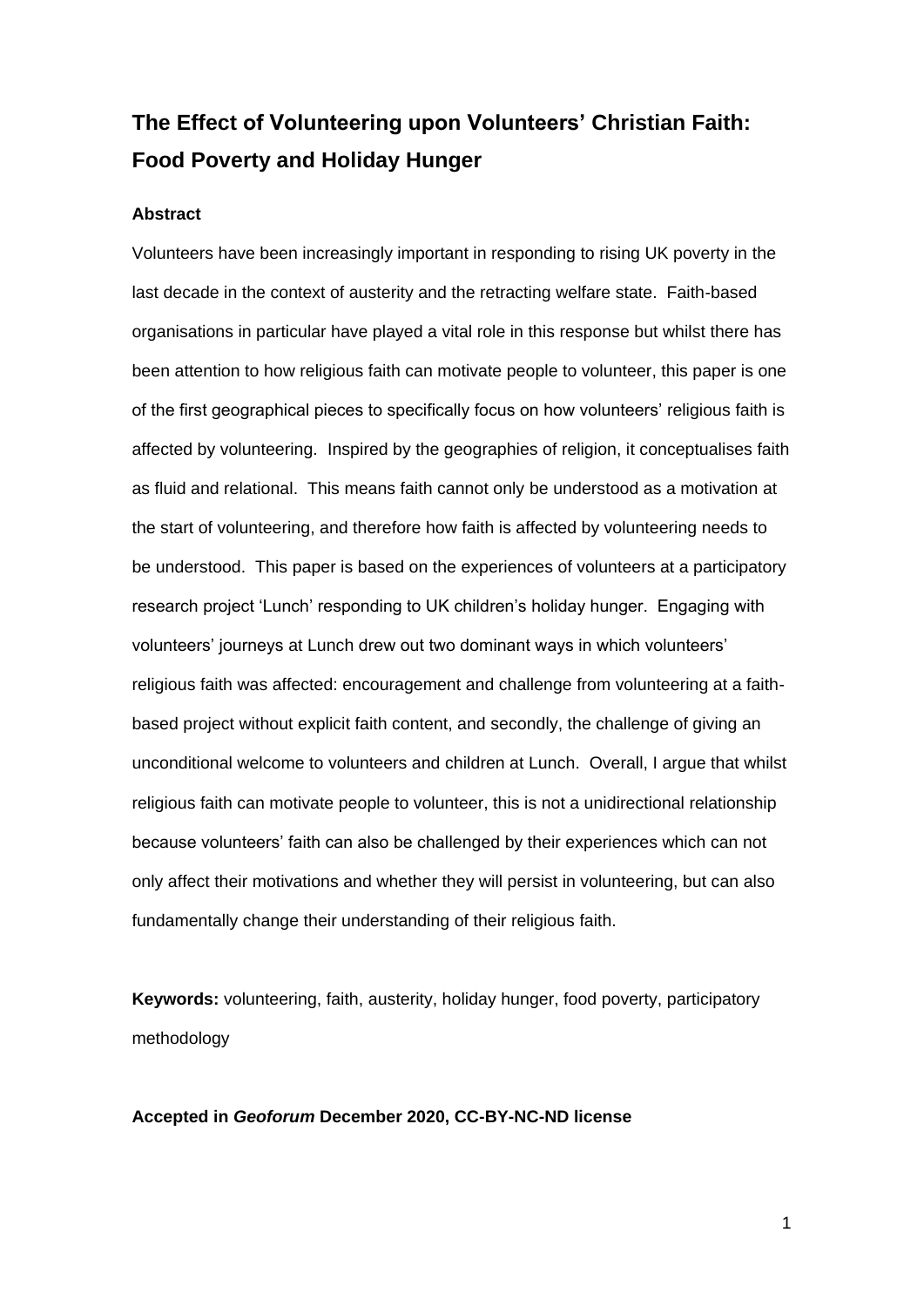#### **1. Introduction**

Volunteers have been increasingly important in responding to rising UK poverty in the last decade in the context of austerity and the retracting welfare state (Alston, 2019) with nine in ten UK households accessing services provided by voluntary sector organisations (NCVO, 2020a). Faith-based organisations in particular have played a vital role in this response. For example, the Trussell Trust which accounts for 60% of foodbanks in the UK (IFAN, 2020) and has a Christian ethos, distributed 1.9 million food parcels 2019-2020 (Trussell Trust, 2020b), and in addition to this over 50% of independent foodbanks in the UK are run by a faith group (Loopstra et al., 2019). There has been attention in the social sciences (often quantitatively) to how religious faith can motivate people to volunteer (for example Einolf, 2011, Forbes and Zampelli, 2014), but a lack of attention to why people persist and how their religious faith is affected by volunteering. To respond to this gap in understanding, this paper is one of the first geographical pieces to specifically focus on how volunteers' religious faith is affected by volunteering.

To do this, the paper follows my previous engagement with how volunteers at a faithbased holiday hunger project 'Lunch' were motivated by their Christian faith to volunteer, and how they persisted in volunteering (*author citations*). In those papers I argued that persistence in volunteering is a continual cycle of motivation, action, and reflection, and developed an understanding of religious faith as fluid and relational rather than static. As I argue in more detail in *author citation*, first, to understand religious faith as fluid is to emphasise how a person's religious faith can change over time; Holloway (2011) argues that faith is differentiated spatially and temporally. This is foregrounded in the geography of religion's attention to action as inherently important to faith (for example inspired by Caputo, 2005), with faith and action being throughout people's daily lives rather than exclusively in sacred spaces (Dewsbury and Cloke, 2009, Brace et al., 2011, Olson et al., 2013). Secondly, to understand religious faith as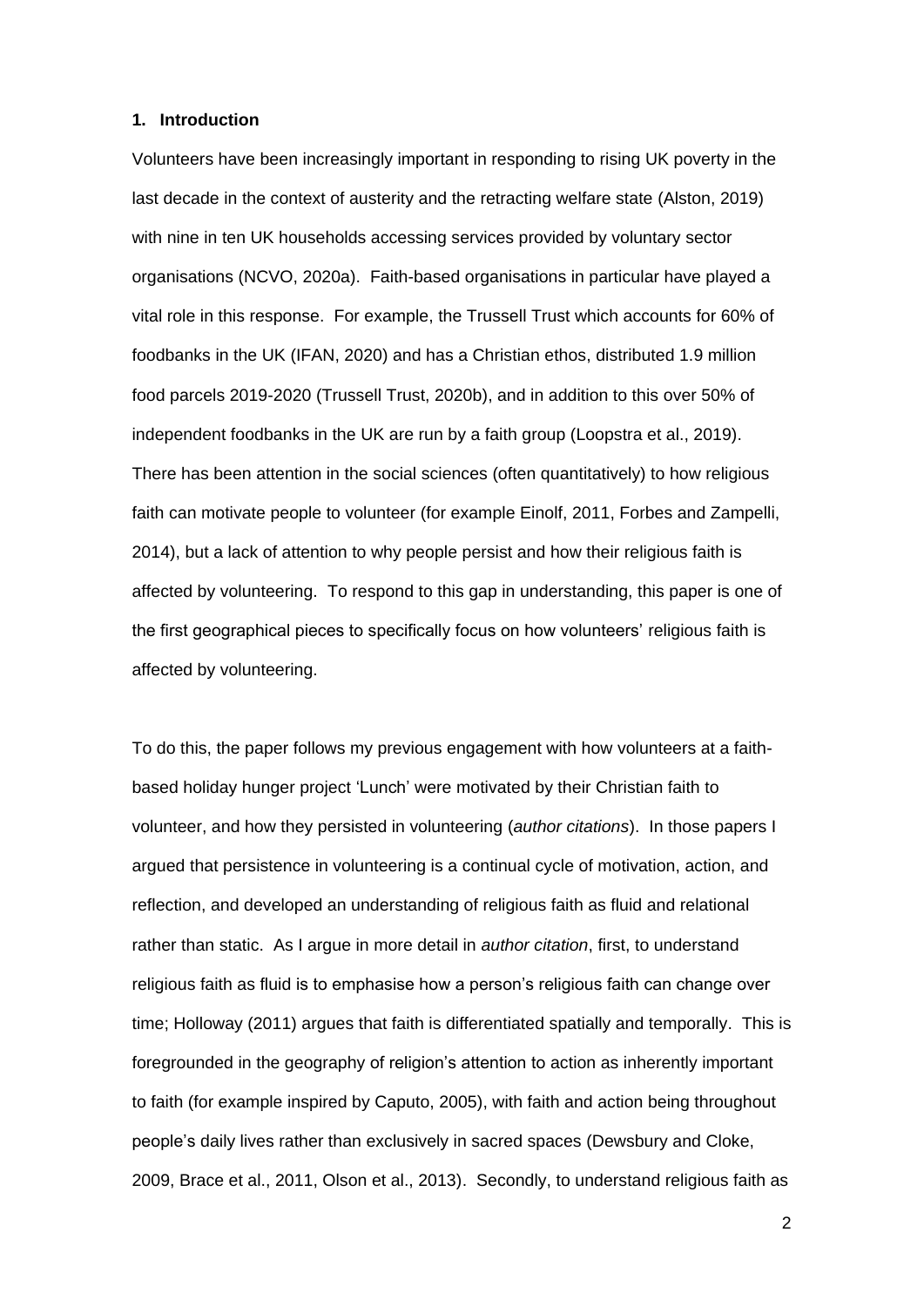relational is to recognise that a person's religious faith does not exist in isolation from other aspects of their daily life, and that fundamentally religious faith is about the relationship between an individual and their belief in the transcendent (Brace et al., 2011). The work of Sutherland (2017, 326) is apt here: he uses the term "theography" to bridge geography and theology through how people with religious faith produce theologies in how they act in daily life (for example through volunteering) in relation to their belief in the transcendent.

When religious faith is understood in these terms as fluid and relational then it is not enough to focus only on how religious faith can motivate people to volunteer. This is because if faith is not a static motivation at the start of a volunteering experience, but rather must be continually renewed if a person is to continue volunteering, then it follows that a person's faith will be affected by their experiences. Therefore, to complete the understanding of volunteering as a cycle of motivation, action, and reflection, in this paper I question how the volunteers' religious faith was affected by volunteering at the holiday hunger project. I argue that whilst religious faith can motivate people to volunteer, this is not a unidirectional relationship because volunteers' faith can also be challenged by their experiences which can not only stunt or reaffirm their motivations and whether they will persist in volunteering, but can also fundamentally change their understanding of their religious faith.

For understanding the effect of volunteering upon volunteers' religious faith at a holiday hunger project in the UK the wider context of this voluntary sector response cannot be ignored: austerity. UK austerity began over a decade ago following the 2008 financial crash and has been not only an economic and political policy to reduce government spending, but also a personal condition that affects people's everyday lives (Hall, 2019). This frames the paper within the geographies of austerity and volunteering, and through its attention to the effect of volunteering upon people's religious faith it makes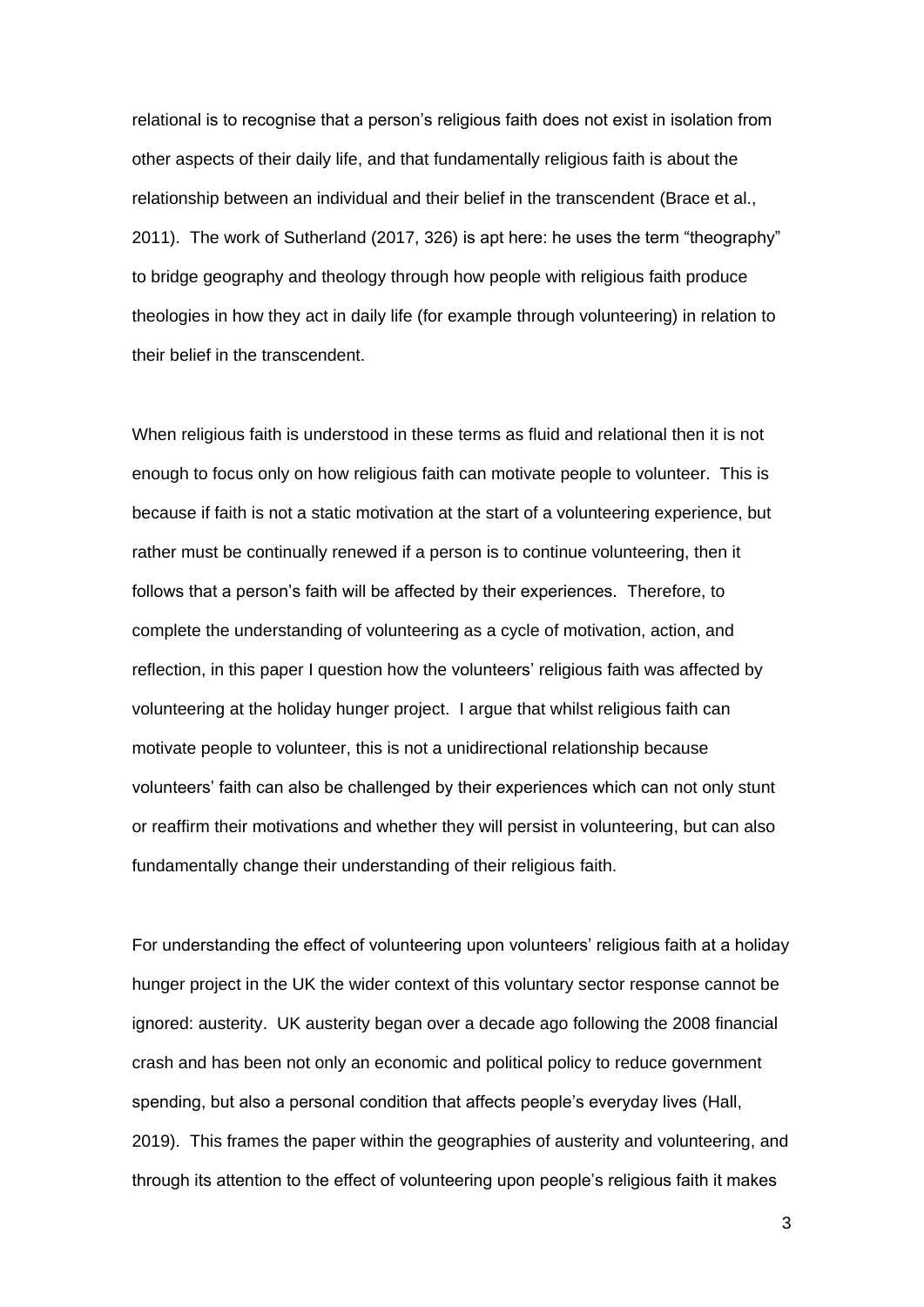a novel contribution for understanding the process of volunteering as a continual cycle of motivation, action, and reflection. Furthermore, such understanding contributes to the voluntary sector for volunteer retention strategies: in any volunteering context volunteer organisers need to understand how their volunteers and their motivations are affected if they are to retain their volunteers, and therefore be able to sustain activity that relies upon volunteers. Whilst understanding the effect of volunteering is needed in a variety of volunteering contexts, this paper examines the effect of volunteering on volunteers' religious faith because a significant proportion of voluntary sector projects responding to UK poverty are faith-based (Cinnamon Network, 2017). I focus on religious faith in terms of Christianity due to the empirical context, but encourage this to be taken forward in relation to other faiths.

The remainder of this paper is structured as follows: first the question of the effect of volunteering upon religious faith is framed within the geographies of austerity, voluntarism, and secondly the geographies of religion. Thirdly, I expand upon the participatory methodology utilised at a faith-based project responding to holiday hunger, before addressing how volunteers' faith was affected at the project: I argue that volunteers' faith was affected by volunteering as encouragement and challenge from volunteering at a faith-based project without explicit faith content, and from the challenge of giving an unconditional welcome.

### **2. Poverty, austerity and the voluntary sector**

Human geographers have been at the forefront of analyses that recognise how austerity affects people's everyday lives and was a political choice rather than an economic necessity (Hall, 2019, 2020). Yet whilst austerity is political, is it also personal which is important to draw out in research by engaging with people's lived experiences (Hall, 2020), in this paper's context in terms of volunteering. Austerity over the last decade has been a process that has resulted in changes to the welfare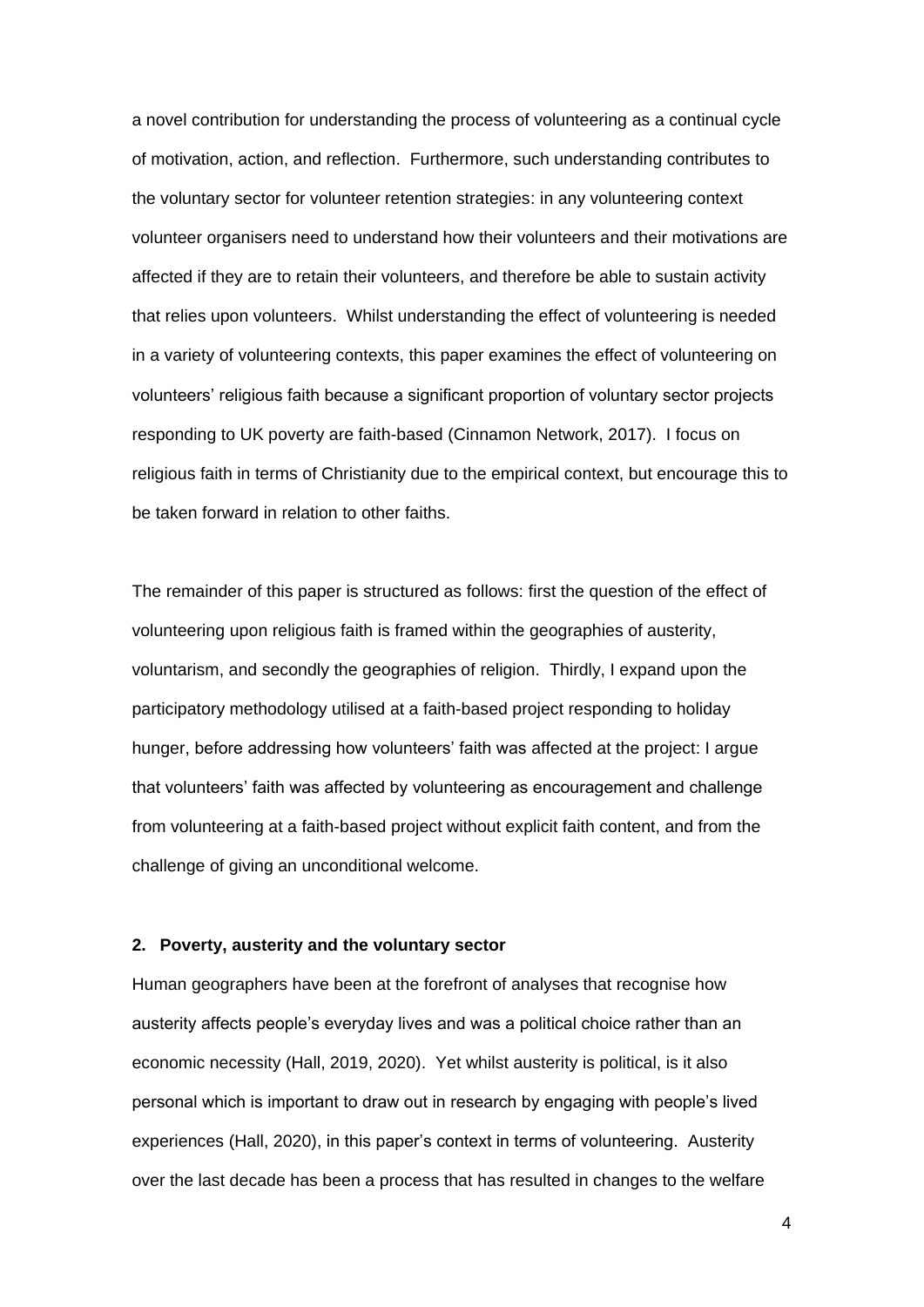state including cuts and freezes to individual and household state benefits, local authorities, youth services, disability provision, and legal aid (Denning, 2020). Austerity remains contested both in governmental and public discourses. For example, urban geographer Tom Slater (2016) has argued that there has been a purposeful political production of ignorance and stigma amongst UK society to view wider society as broken and the welfare state as not working, and therefore in need of reform. In addition to a narrative from the government of individuals having poor money management skills, poor decision making, and negative lifestyles, arguably this has been used by the government to justify ongoing retraction of the welfare state during austerity (Garthwaite and Bambra, 2017) and an increase in conditionality in the welfare system with increased sanctions and harsher means testing (Alston, 2019). Associated with this, people receiving state or charitable welfare may experience stigma (Garthwaite, 2016). This paper will draw out how volunteers at the holiday hunger Lunch project endeavoured to reduce stigma through an unconditional welcome to children coming to Lunch, but in doing so could be challenged in their Christian faith.

Evidence from across the social sciences and voluntary sector research shows a relationship between austerity measures and increasing UK poverty. For example often cited is the increase in the number of people using Trussell Trust foodbanks – 25,000 food parcels in 2008-2009 compared to almost 1.9 million food parcels in 2019- 2020 – with the three highest causes of people needing to use foodbanks being changes the benefits, low income, and benefit delays (Trussell Trust, 2020b). The statistics on child poverty are also stark on changing UK poverty levels related to austerity: in 2017 there were almost 400,000 more children in poverty in the UK compared to 2012-13 (Joseph Rowntree Foundation, 2017). Relatedly, in 2016-2017, 2 million children in poverty were living in families where the adults were working as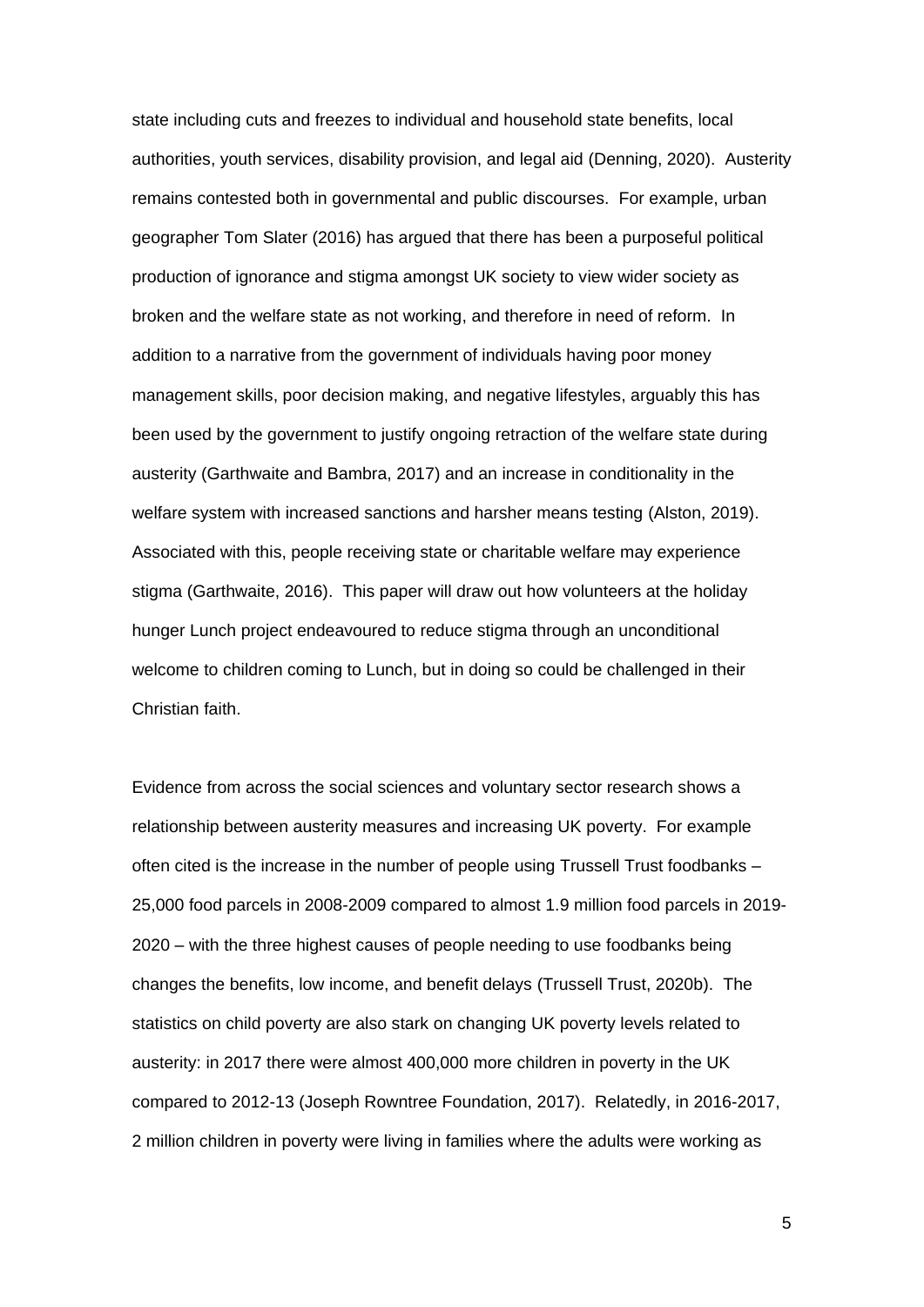much as the government expects according to the age of their youngest child (Joseph Rowntree Foundation, 2018) which counteracts the narrative of 'the work shy poor'.

Therefore, despite politicians' claims to the contrary (for example David Cameron (2009, no page) saying in relation to austerity "we are all in this together"), austerity has not affected UK society equally. Women have been affected by austerity more than men (Hall, 2020), young people more than pensioners (Edmiston et al., 2017), people of Black and ethnic minority groups more than others (Sandhu et al., 2013), and people on lower incomes more than those on higher incomes (Edmiston et al., 2017). This last point is poignant for this paper: those who were already living in poverty have been more affected by austerity than the wealthier in society, and austerity is inherently related to inequality. This can be further drawn out in relation to food poverty. Food poverty is a specific dimension of wider poverty which reflects not only the amount of food eaten, but also the affordability, accessibility and nutritional value of food (Department of Health, 2005). There is inequality in food: the wealthiest UK households spend on average 17% of their income on food, fuel and housing whilst the poorest spend 41% of their income on food, fuel and housing (APPG on Hunger, 2016). Such inequalities can result in social exclusion: Church Urban Fund research found that in 2016 one in ten British adults missed participating in a celebration because they could not afford to take part (Denning and Buckingham, 2017).

With the retraction of the welfare state, the voluntary sector has played an increasingly important role in responding to UK poverty. Whilst it is beyond the remit of this paper to discuss this in detail, the relationship between the voluntary sector and the state, and the question of whether the voluntary sector should undertake social action activities where the state has withdrawn is contentious and has been much debated in the literature preceding and during the current period of austerity (for example Milligan and Fyfe, 2004, Milligan, 2007, DeVerteuil et al., 2019). Whatever judgement is made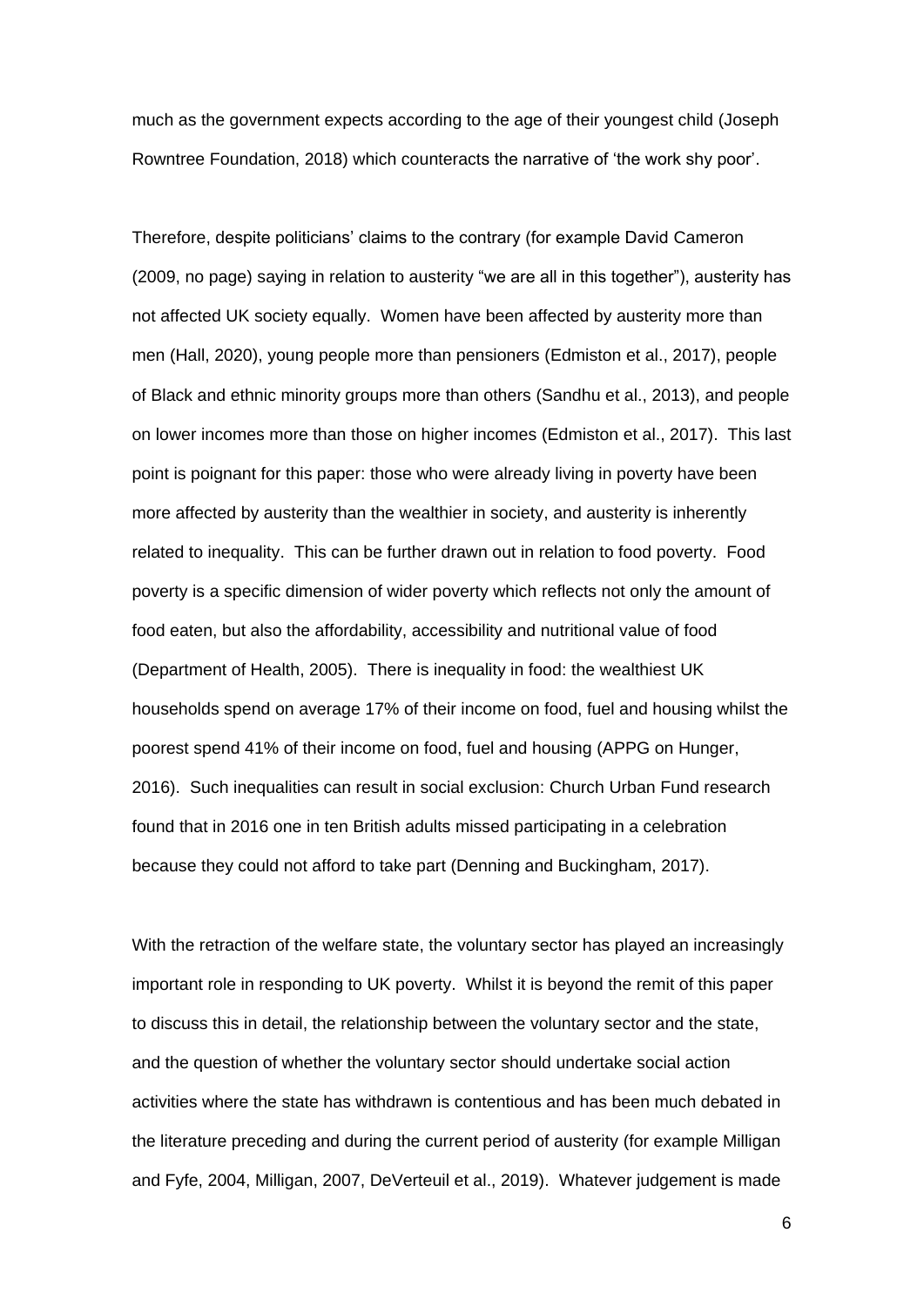of the role of the voluntary sector in recent welfare provision, volunteering at a project responding to UK poverty is an individual action in the context of austerity by providing where the state has withdrawn – whether it is named as a response to austerity or not. Indeed, as discussed by Esther Hitchen and Ruth Raynor (2020), in becoming present in people's everyday lives, austerity as a condition has become both absent and present, and not necessarily named as austerity. Austerity as an economic and political process that continues to endure can result in uncertainty for individuals over how to engage with the inequalities that are resulting from austerity. However, small scale actions have become increasingly important in such a context (Stenning, 2018), with volunteering at a project responding to poverty being one such example. This is also indicative of the shifting of responsibility of the existence of UK poverty from the state to localised voluntary sector provision and individuals themselves who are experiencing poverty (Strong, 2019). However, evidence shows that volunteering is also related to an inequality: in recent years people living in less deprived areas and in high socio-economic groups have been more likely to volunteer than their counterparts (NCVO, 2020b).

Overall, austerity and its associated politics and inequalities as examined in the geographies of austerity and volunteering therefore foreground volunteering in response to UK poverty. I take this forward in relation to faith-based responses to poverty and austerity which I turn to next, in order to extend attention in the geographies of religion from how Christian faith can motivate volunteering to how faith is then affected by volunteering.

### **3. Christian faith-based responses to poverty and austerity**

A significant proportion of the voluntary sector response to UK poverty in the context of austerity and the retracting welfare state has been through faith-based organisations and individuals motivated in part by their faith to volunteer. For example, the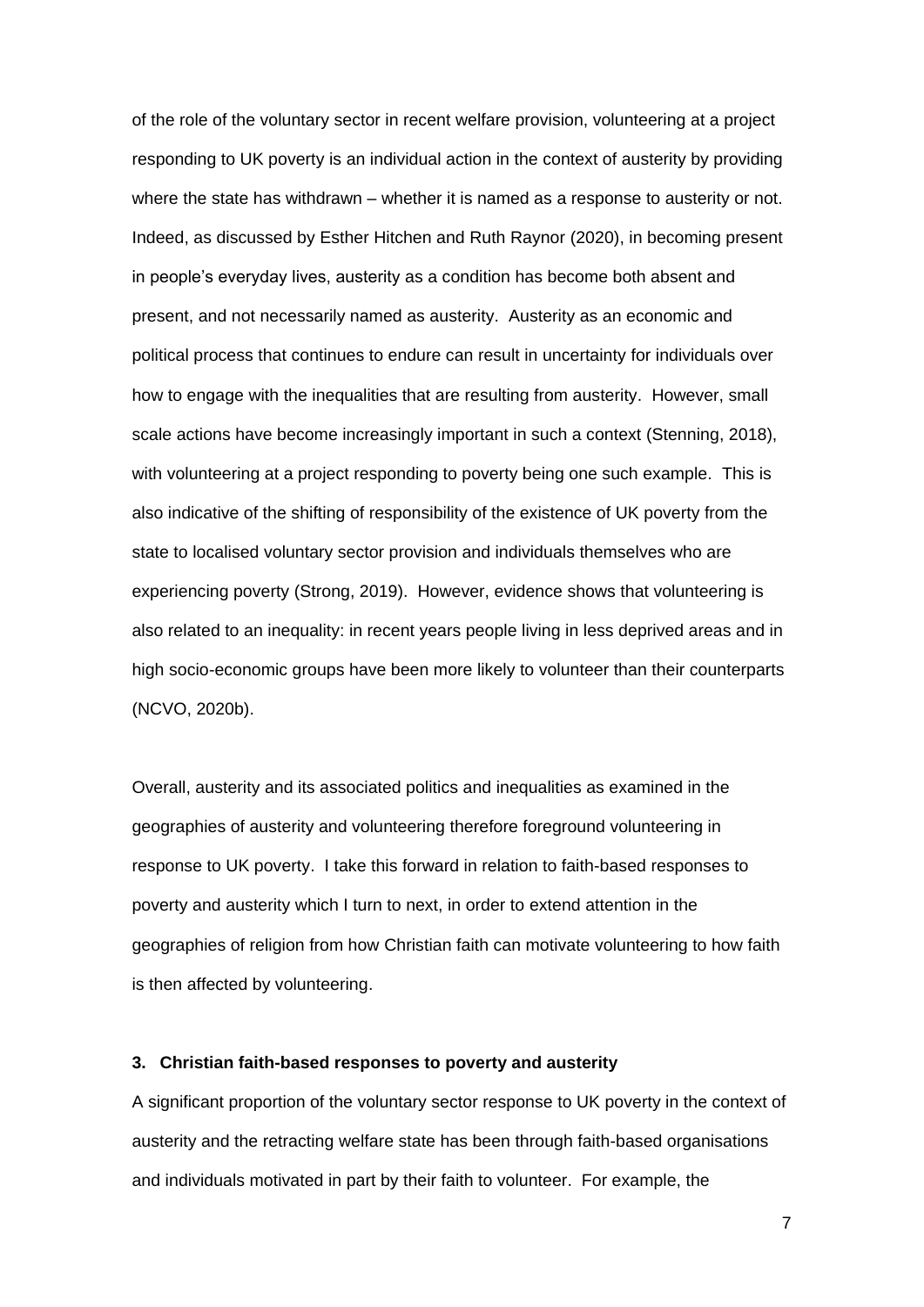Cinnamon Network's Faith Action Audit (2017) found that faith groups contribute more than £3 billion a year to the UK economy through social action.

The geographies of religion are well placed to examine the effect of volunteering on religious faith. They developed during the twenty-first century to examine the social and cultural context of religion, including in relation to inequality (Kong, 2010). By taking forward the aforementioned understanding of faith as fluid and relational rather than static, this paper contributes to the geographies of religion's attention to how Christian faith is acted out in people's everyday lives. Such an understanding is typified by Vincett et al. (2012) who found that young Scottish Christians held that their faith should impact their life every day of the week, rather than only in church on Sundays. Theologically this links to a Christian understanding of discipleship, a notion which is commonly understood as central to the Christian faith (R. Williams, 2016). Discipleship could be understood as the Christian language of acting out faith, with Wells et al. (2017) calling for church leaders to understand social action as integral for discipleship. Therefore, one such way in which people's faith can affect their everyday life is through volunteering in response to poverty.

The geographies of religion have given some attention to how faith can motivate Christians to volunteer, but this has rarely been extended to the question of how volunteering can in turn affect a person's Christian faith – hereafter referred to as faith. Where there has been attention to faith motivations for volunteering this has more often focussed on one-off volunteering experiences in the international volunteering context (for example Baillie Smith et al., 2013, Hopkins et al., 2015) rather than ongoing UK volunteering experiences. Indeed, whilst focussing on international volunteering, Baillie Smith et al. (2013) also acknowledge the lack of attention in geography to faith in terms of volunteering more broadly. Motivations are complex, and they affect how volunteering activities are undertaken. For example, the work of Cloke et al. (2007) in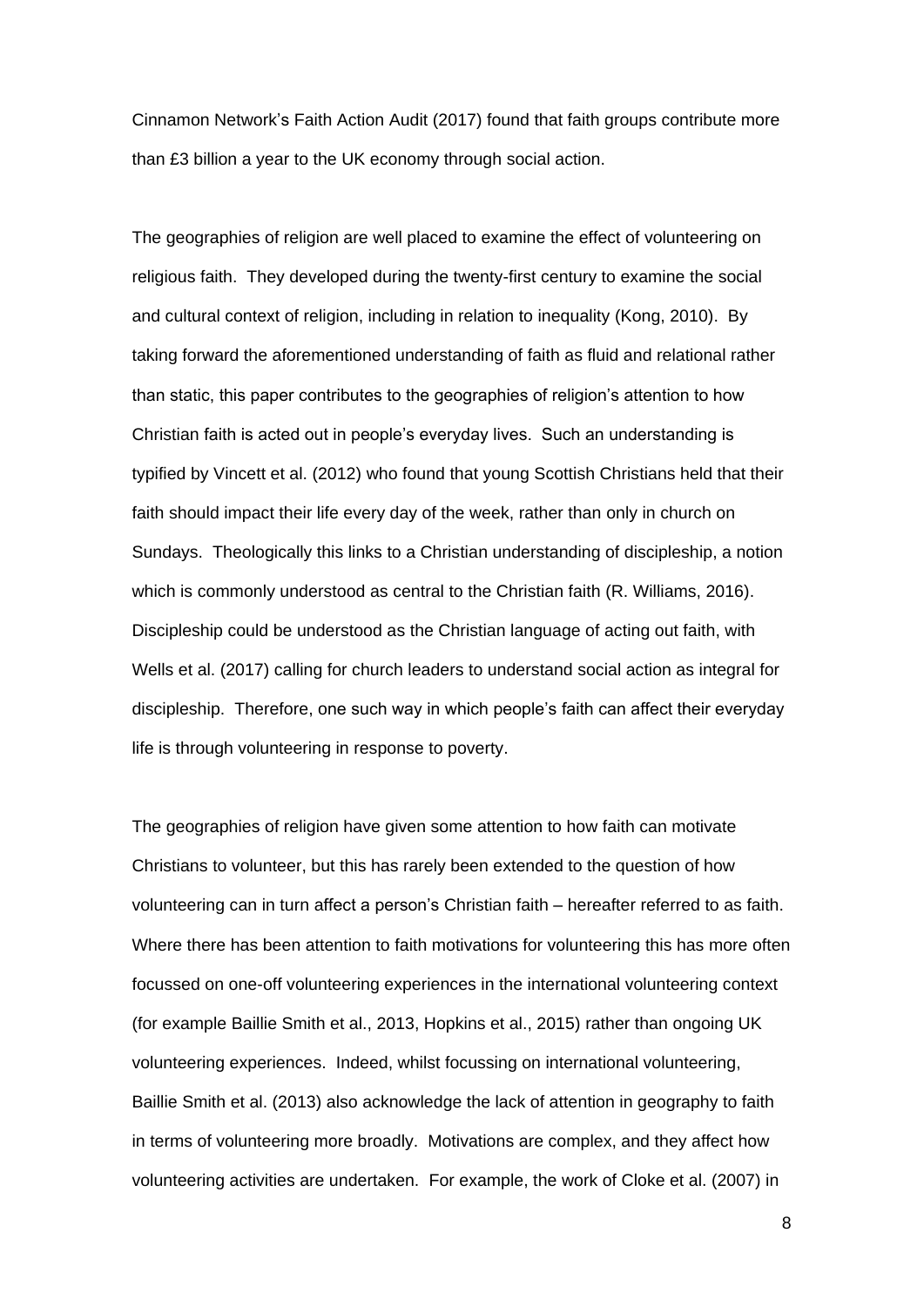the context of volunteers responding to people experiencing homelessness shows how the volunteers endeavoured to perform spaces of care which affected the overall service provided to the homeless people. In addition, Cloke et al. (2017, 703) take the case of volunteers at a Trussell Trust foodbank, where they found that the volunteers' faith interacted with their hope that the clients' situations would change in the future meaning that they understood their volunteering and giving of food parcels as 'in the meantime'. What has been given less attention is how volunteering activity then affects volunteers' faith.

A person's faith does not exist in isolation from other aspects of their life: this is important to recognise in addition to there needing to be specific attention to how volunteering can effect volunteers' religious faith. One exception where research has engaged with the effect of volunteering upon volunteers' religious faith amongst a wider narrative is in relation to politics. Alongside their aforementioned work on foodbanks in the meantime, Williams et al. (2016) examine the politics of foodbanks, finding that volunteers – many of whom were Christian – could have their political attitudes and ethical beliefs challenged as a result of volunteering. Taking their argument further, within an overall focus on the geographies of postsecularity Cloke et al. (2019) discuss the political and ethical subjectivities of volunteers and how these can change through encounters at the foodbank, which implicitly addresses how volunteers' faith was affected. For example, they discuss how one volunteer's understanding of poverty changed through volunteering at the foodbank, which challenged her Christian conservativism to move towards faith as action and to challenge structural injustice (Cloke et al., 2019). In doing so their work speaks to the critique that foodbanks are a welfare response that do not address the injustice of food poverty because they do not result in structural or political change (Lambie-Mumford, 2017). Similarly, when I engaged with how volunteers at the Lunch project were motivated by their Christian faith and persisted in volunteering, this drew out the relationship between politics and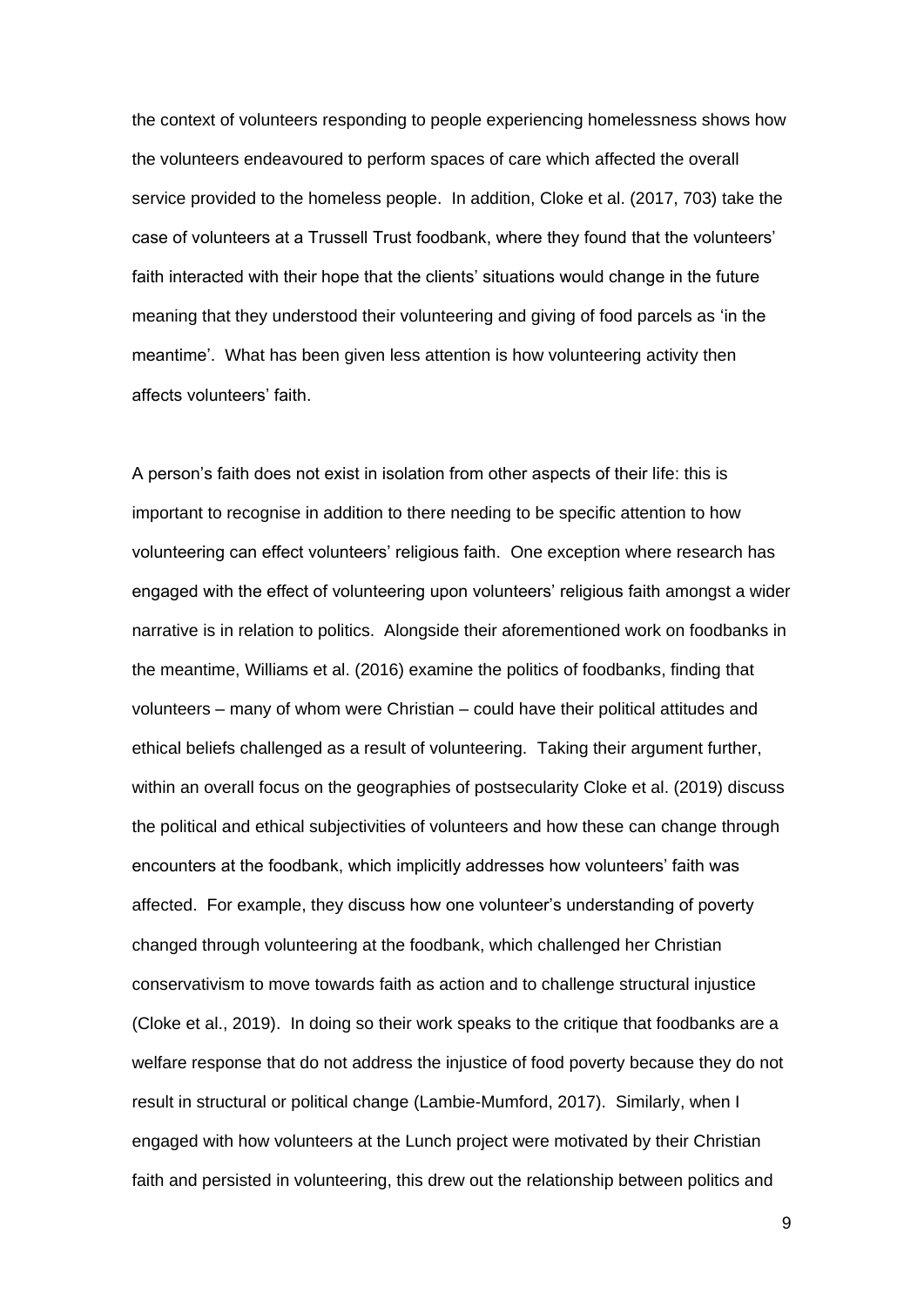faith and wanting to change the existence of poverty, for example in volunteers' motivations gathering energy in reaction to the 2016 General Election (*author citations*). In conceptualising faith as relational, this paper therefore draws out how a person's religious faith relates to other aspects of their life including politics.

Theologian Chris Allen (2016) characterises Christian approaches to food poverty as focussing on either charitable giving or social justice. However, in recent years the Trussell Trust has increasingly taken part in advocacy as well as provision, for example through their campaign to end the five week wait for Universal Credit (Trussell Trust, 2020a). Therefore, linking to the aforementioned debate in section 2 that the relationship between the voluntary sector and the state is contested in terms of welfare provision, I argue that it is overly simplistic to refer to faith-based organisations as taking on the role of the state or a vehicle of resistance, and rather there is the potential for foodbanks and other faith-based organisations to do elements of both which can be developed at an individual level through the experience of volunteering. Theologically, this links faith to understanding poverty as a structural inequality that must be addressed (Shannahan, 2019), meaning that direct food provision alone is not a sufficient response because in both faith and non-faith settings poverty is considered a matter of injustice, for example with all having a right to food (Dowler, 2014). How then can taking part in social action in response to poverty affirm or challenge volunteers' own faith?

In what follows I draw out how volunteering affected volunteers' religious faith through the specific case of a holiday hunger project in order to ground a response to this question within people's lived experiences.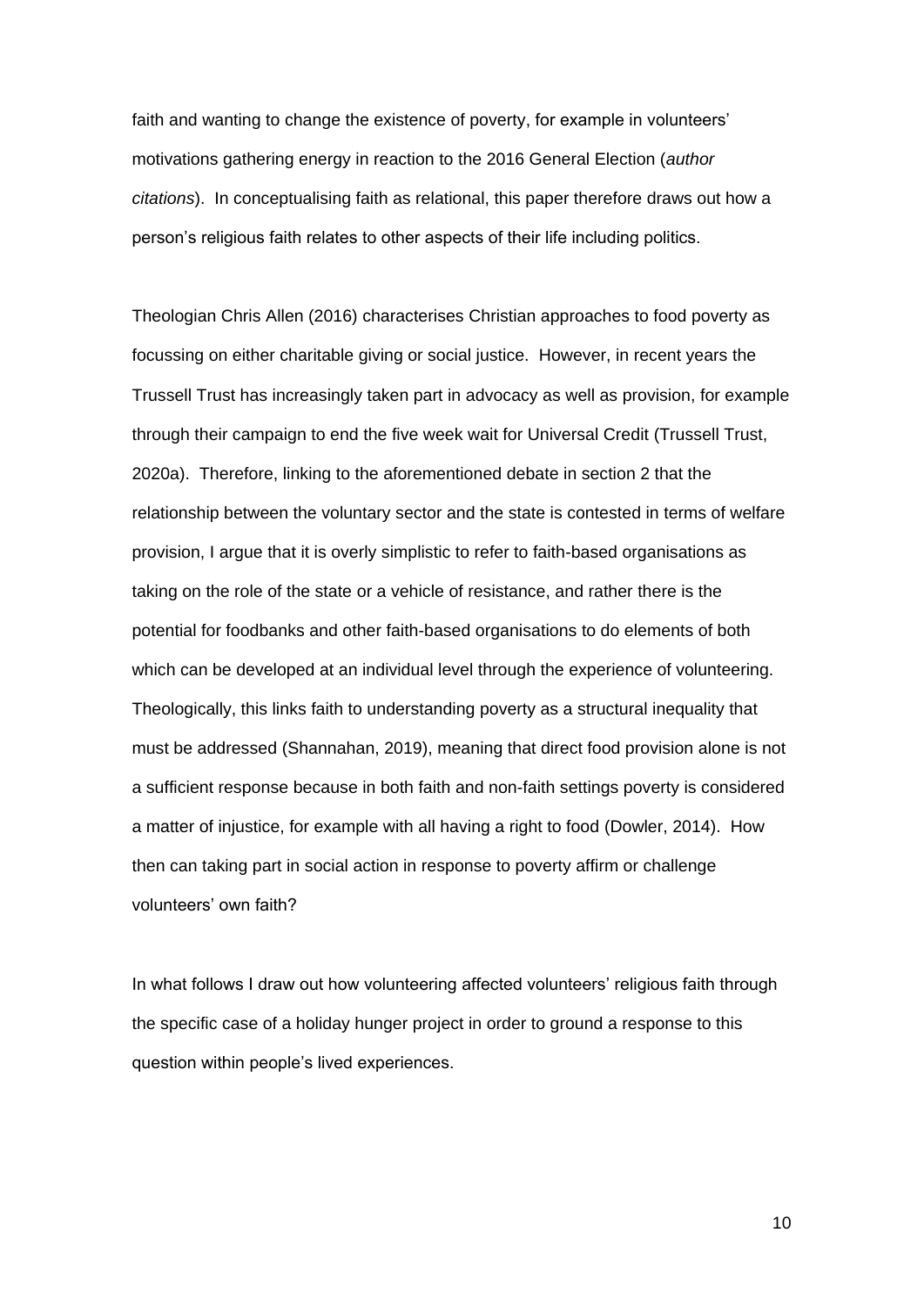### **4. Methodology**

The empirical context for this paper is a project 'Lunch' that I established and ran in an inner city church in one of the most deprived areas of the UK to respond to children's holiday hunger; food poverty in the school holidays (Feeding Britain, 2017). Lunch ran three times a week in the school holidays through the UK charity MakeLunch (now a part of TLG - Transforming Lives for Good). Like MakeLunch, Lunch had a Christian ethos to support the most vulnerable with non-judgemental compassion, but at Lunch there was no religious content for the children who attended, nor a requirement for them to be Christian or worshipping at the church. Any local primary school aged child who lived in the local area could attend Lunch, and they came for an hour of play and then sat down with the volunteers to eat a free hot lunch. I ran Lunch from July 2015 to September 2016 before handing the project over which continued to run successfully – this was important to the ethics of establishing the project (Pain, 2004). Lunch therefore combined ideas of participatory geographies and ethnography in its methodology by aspiring for positive social change (Brydon-Miller and Hilsen, 2016) and working with a local community to respond to a problem (Wynne-Jones et al., 2015), and built upon the work of Miriam Williams (2016) in understanding volunteering practices through participating in the action of volunteering as ethnography. Where the research departed from the ideals of action research was that the Lunch participants were not involved in the development of the research questions or subsequent analysis.

Between July 2015 and September 2016, Lunch served 774 meals to 103 children in the school holidays. Each day at Lunch there were around thirteen volunteers; three cooks, and approximately ten volunteers in the play team. Over the period that I ran Lunch there were seventy-five volunteers, the majority of whom were Christian and predominantly Anglican, and who broadly understood their faith as the relationship between themselves and God (Brace et al., 2011). Being Christian was not a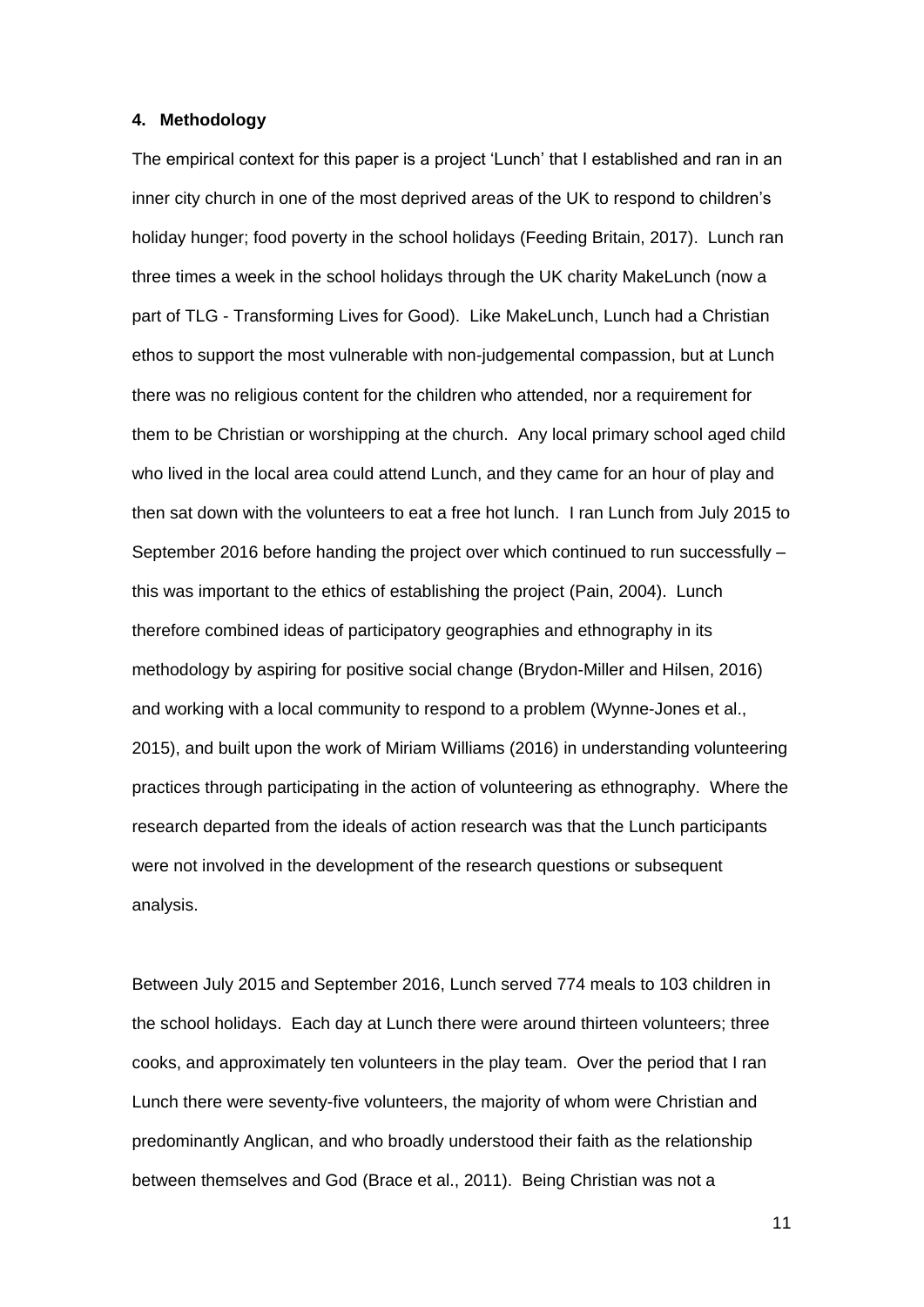requirement to volunteer at Lunch although volunteers were asked to be sympathetic to Lunch's Christian ethos. Over two thirds of the Lunch volunteers opted in to participate in the research element of Lunch by writing diaries (110 entries from twenty-eight volunteers) and/or being interviewed (eighteen volunteers). Diary writers were asked to write about their motivations, experiences and reflections at Lunch, with the shortest diary covering a day, and the longest being written over fifteen months. The longitudinal diaries were advantageous for understanding people's volunteering journeys at Lunch, with a purposefully wide remit to capture variety in experiences and to not predetermine responses: the emphasis on religious faith is emergent from volunteers' diaries rather than assumed in advance. This empirical analysis builds upon two Lunch papers (*author citations*) which examined how the majority of Lunch volunteers were motivated by their faith to volunteer, and how their persistence in volunteering was 'a continual process of motivation action and reflection in which factors from the past, present and anticipated future feed into volunteers' motivations to persist in volunteering or not'. This paper therefore engages with the specific element of volunteers' Christian faith in terms of how this was affected by volunteering at Lunch, which fed into volunteers' ongoing faith motivations, reflections and persistence in volunteering. It is likely that volunteers' faith was affected by experiences other than at Lunch, however, this paper draws on instances where volunteers' narratives drew out how volunteering at Lunch affected their faith.

I also kept a diary throughout the process of establishing and running Lunch which I analysed thematically alongside volunteers' narratives, noting the convergences and divergences in our experiences. As I explore elsewhere including in relation to my own motivation for establishing Lunch, my positionality at Lunch was multifaceted: I was the Lunch co-ordinator, a researcher, Christian, and not from the local area (*author citation)*. I therefore recognised that I influenced how Lunch ran, resulting in varying power relations between myself and other volunteers (*author citation).* Following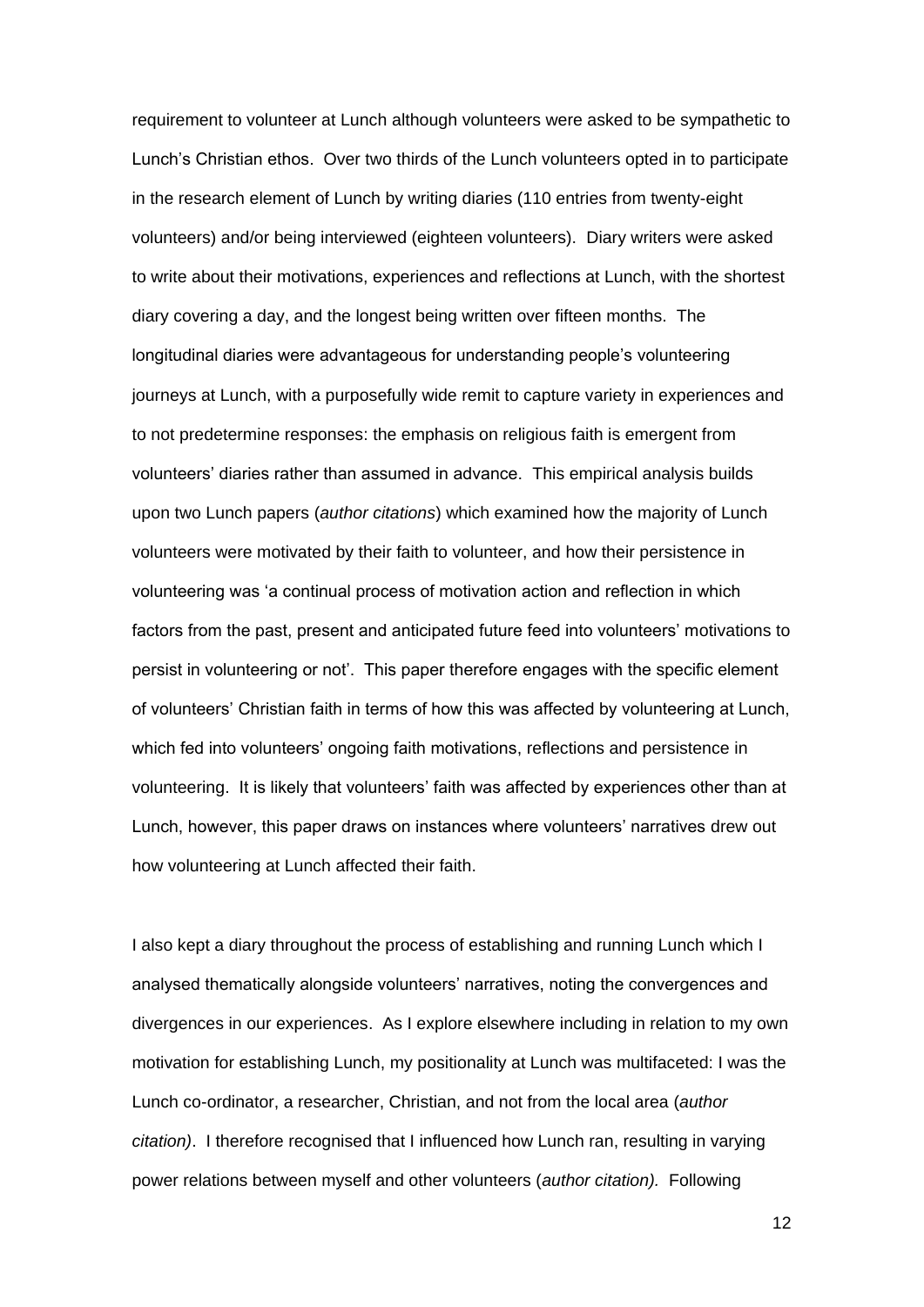theologians Muers and Britt's (2012) call for more qualitative engagement with religious faith and volunteering, this participatory approach of volunteering alongside the Lunch volunteers was advantageous for understanding their experiences: it facilitated a greater shared understanding between myself and the volunteers from shared experience, and helped in working towards a thematic analysis that interpreted volunteers' narratives in a way that was true to their journeys and positionalities but also presented challenges of being an 'insider' with Christian faith yet an 'outsider' as not a member of the Lunch host church congregation (*author citation)*. In particular this was important for understanding how – or if – volunteers' faith was affected by volunteering at Lunch because not all of the volunteers explicitly referred to this in their narratives, but effects could be drawn out from their narratives through analysing how they reflected on their volunteering experiences more widely. Whilst this paper quotes nine volunteers, through the thematic and cyclical analysis – building on the research's action research foundation (Cahill, 2009) – the paper is influenced by the entire range of volunteers' experiences. Throughout the paper pseudonyms are used to maintain volunteers' anonymity.

## **5. The effect of volunteering at Lunch upon volunteers' religious faith: Findings and discussion**

Volunteers' narratives showed that volunteering at Lunch affected their faith in two dominant ways: first, the encouragement and challenge for volunteers of volunteering at a faith-based project where there was not explicit faith content for the children attending the project, and secondly, the challenge for volunteers and myself that through a faith motivation the project aimed to welcome people – volunteers and children – unconditionally. These themes are focussed on in this paper due to their prominence in the thematic analysis of volunteers' narratives and as a result of the Christian ethos of the Lunch project to not have faith content for the children, and to aim to welcome people unconditionally. The remainder of this paper will take these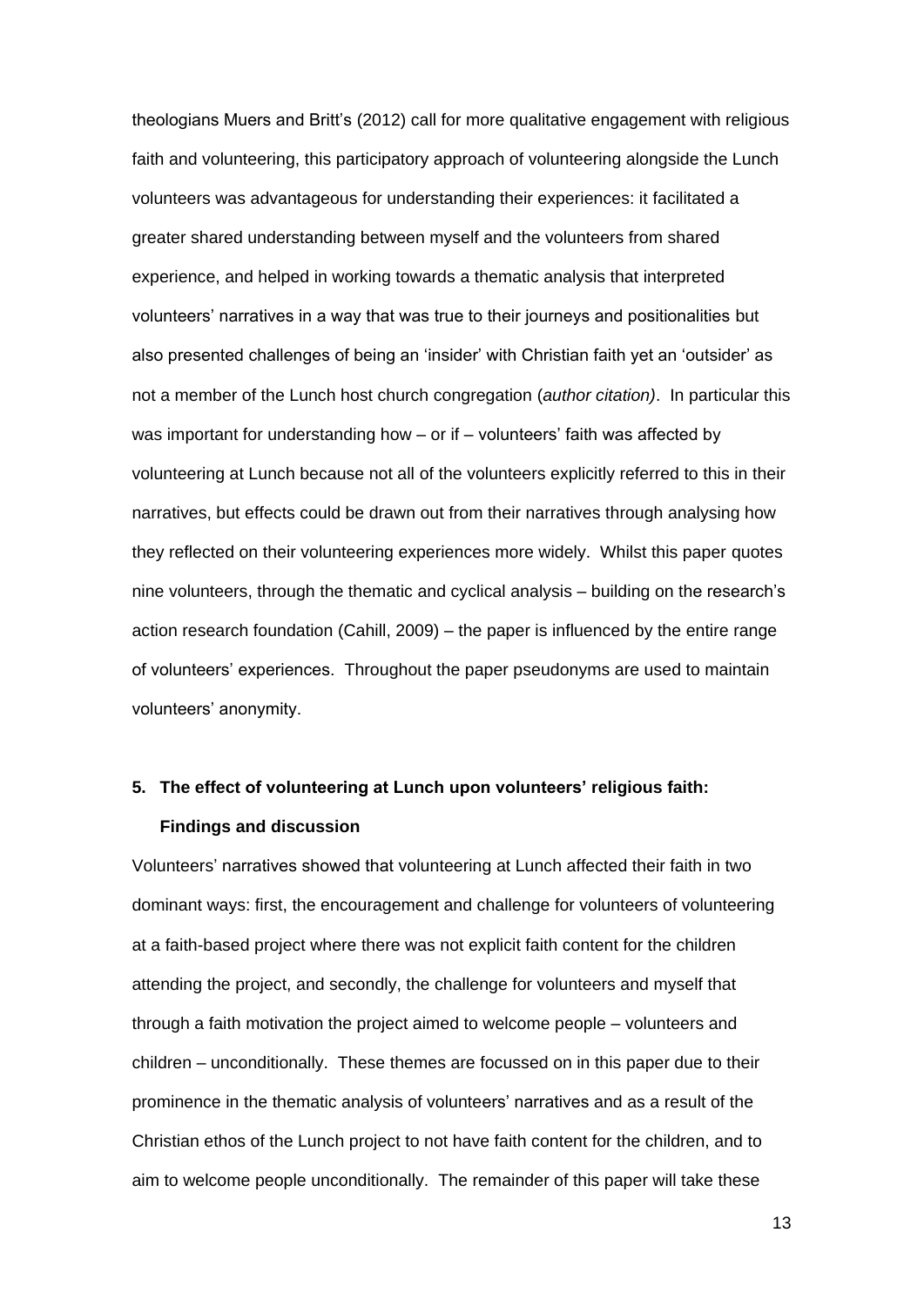themes in turn to examine how volunteering affected Lunch volunteers' faith, and therefore affected their persistence in volunteering.

### **5.1. Faith-based volunteering without explicit faith content: encouragement and challenge**

Faith-based organisations can take a wide range forms, with variety in the extent to which the faith element is explicit (Sider and Unruh, 2004). Lunch ran in an inner city Anglican church with predominantly Christian volunteers from the host church and other Anglican churches. Volunteers' narratives showed that the majority of volunteers were motivated to volunteer at Lunch to act out their faith and respond to people in need, rather than to give Christian teaching or to convert people to Christianity (*author citation*). Lunch took place in the church hall which was adjoined to the main church building and shared a street entrance with the church. In this context of visually looking like a church project, it is important to reiterate that there was no religious content for the children attending Lunch. This lack of religious content for the children affected volunteers' faith in two ways: as encouragement, and as a challenge.

Volunteers who were encouraged in their faith by volunteering at Lunch predominantly understood their volunteering – and hence the acting out of their faith – as an expression of God's love. For these volunteers, their experiences at Lunch reaffirmed their faith motivation which encouraged them to persist in volunteering. These volunteers specifically perceived the lack of evangelism (evangelism being a sharing of one's faith with the aim of converting people to Christianity) as positive and it would have been problematic for them if the project had then had religious content when it had not been advertised as doing so. In this respect, Daniel, reflected on how volunteering had affected his faith:

It feels totally with integrity that you can do that sort of activity [Lunch] for the sake of giving the kids a good time, giving them a good experience, giving them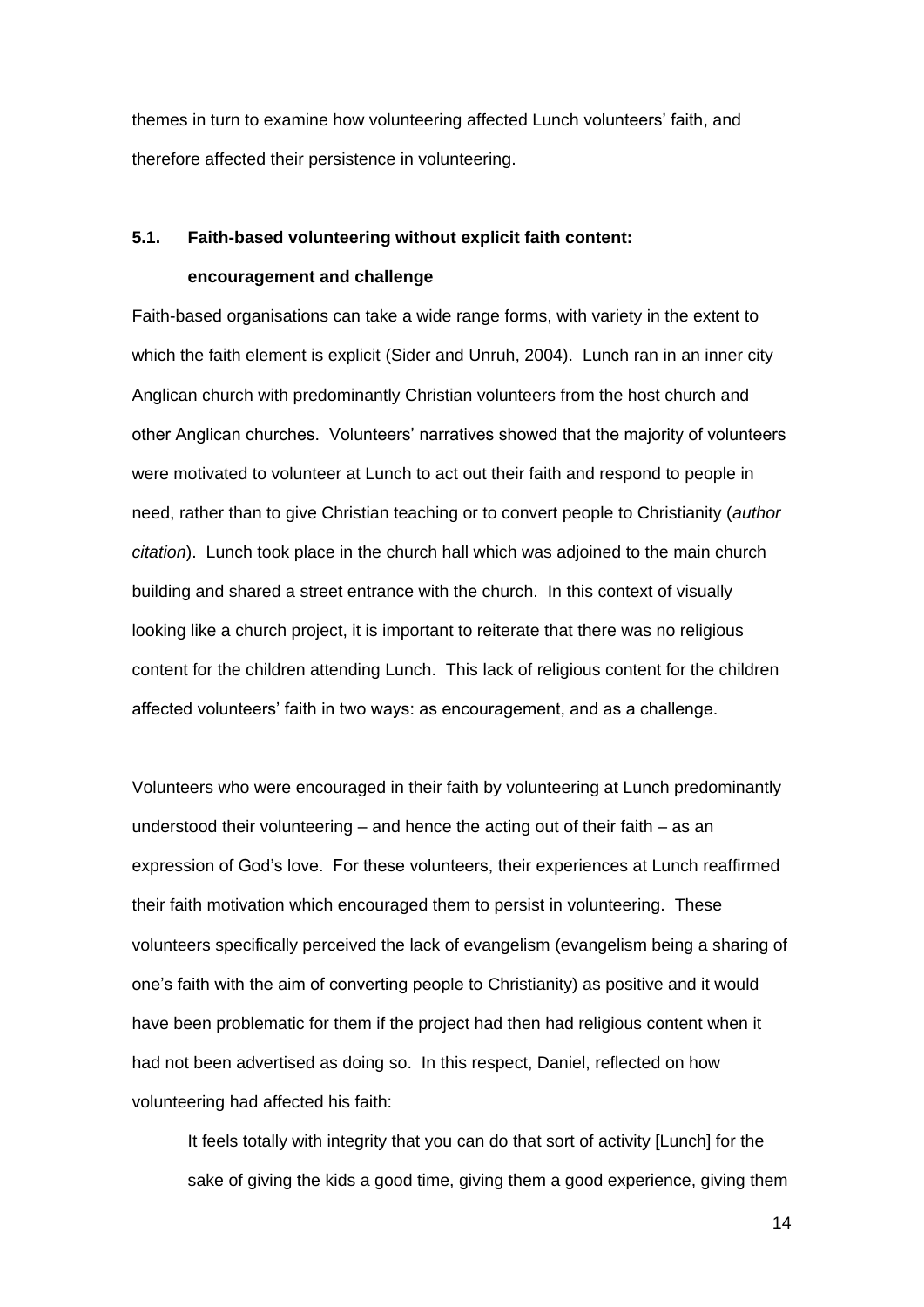some food, without having any sort of preachy element to it at all, but that whole activity in itself is an expression of the Gospel in action. So I felt the impact upon my faith was to feel reassured it was a really good expression of my faith. (Daniel, volunteer, interview September 2016)

Daniel perceived it as positive that there was no explicit religious content at Lunch. To place Daniel's reflection in context, he was a leader at another church in the city in a wealthy area which contrasted to deprivation around the Lunch host church. Before volunteering, Daniel had been concerned on how appropriate it would be for him to come from a wealthy area to volunteer in an area of deprivation, saying that he and others from his church had not wanted to come across as "seeming patronising or we're doing good-goody works" (Interview, September 2016). Without naming the context of austerity, Daniel recognised the existence of inequalities – which can be associated with austerity (Hitchen and Raynor, 2020) – and how his church and community had not been affected in the same way as the children in poverty around the Lunch host church. Daniel's reflections shows that he felt that volunteering at Lunch with a purpose of providing play and food for the children was with "integrity" as an acting out of this faith. The specific effect on his faith that Daniel mentions is to feel "reassured" in his faith and action. This echoes Wells et al. (2017) that taking part in social action is integral to a person's faith. Therefore, the activity of Lunch matched Daniel's preconceptions of faith as action, framed in terms of social action as opposed to evangelism, and his experiences also matched his expectations from Lunch which in turn in his wider narrative reaffirmed his faith motivation and encouraged him to persist in volunteering at Lunch. Broadly speaking, Daniel's reflections typify the dominant experience of Lunch volunteers and the effect on their faith, although the remainder of this paper draws out further subtleties and challenges for faith.

A minority of Lunch volunteers' narratives showed that they were challenged by the lack of explicit religious content for children at Lunch. These volunteers tended to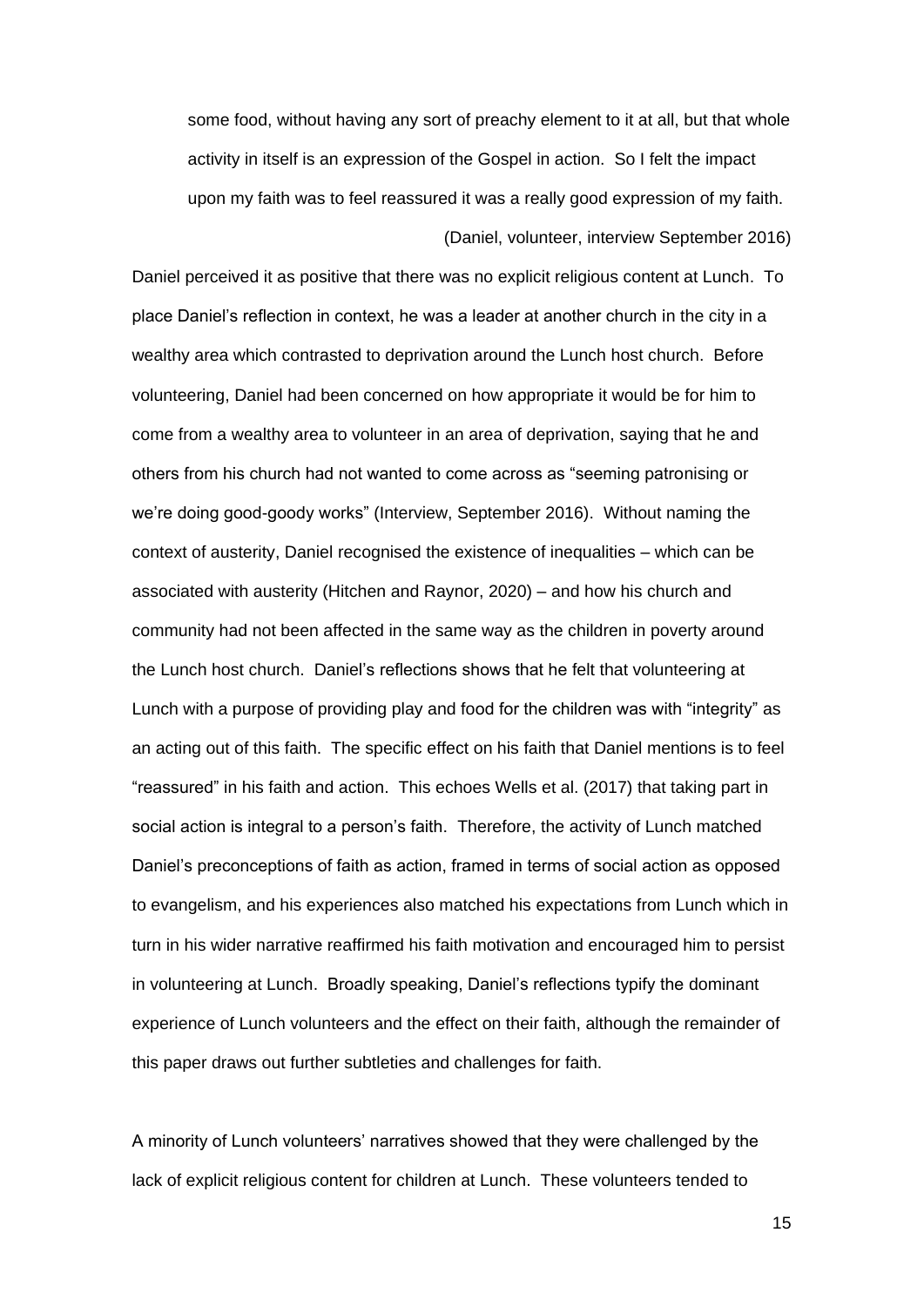come from more evangelical backgrounds than the majority of other Christian volunteers who were encouraged by the lack of religious content. In particular, volunteers who were challenged by volunteering at a faith-based project without explicit religious content were challenged over whether there needed to be Biblical teaching in the play activities for the children attending Lunch in order for it to be a faith-based activity:

And so I used to question is this really doing what I'm meant to be doing here? Am I really saying God's name enough here today, to these children? To make them understand? And someone went "no Anna you're missing the point. You're actually doing something and that's seen as God's work enough", do you know what I mean? Just because you're not reading the Bible out to them it doesn't mean you're not doing God's work.

(Anna, volunteer, interview October 2016)

Anna volunteered at Lunch as part of her position within the host church leadership, and so her reflection is caught up within the question of how she interpreted her role at the Lunch host church. Sixteen months after she started volunteering at Lunch, Anna shared in an interview how she initially had been challenged in whether the activity of Lunch was how she should act out her faith, and indeed whether it was an action of faith if she was not reading the Bible to the children. She shared that over time and with prompts from others – whose identity remains unknown – her understanding of her faith changed to comprehend holiday hunger provision as acting out her faith which fed into encouraging Anna to continue volunteering. This reiterates how faith can be fluid and affected by experience, as well as affecting actions that are undertaken as discussed by Sutherland (2017).

Another volunteer, Henry, commented in his diary that "I wouldn't know it [Lunch] was a Christian event if I was an observer". The context of Henry's observation in his diary frames this as negative; he would have preferred it to be obvious to an observer that it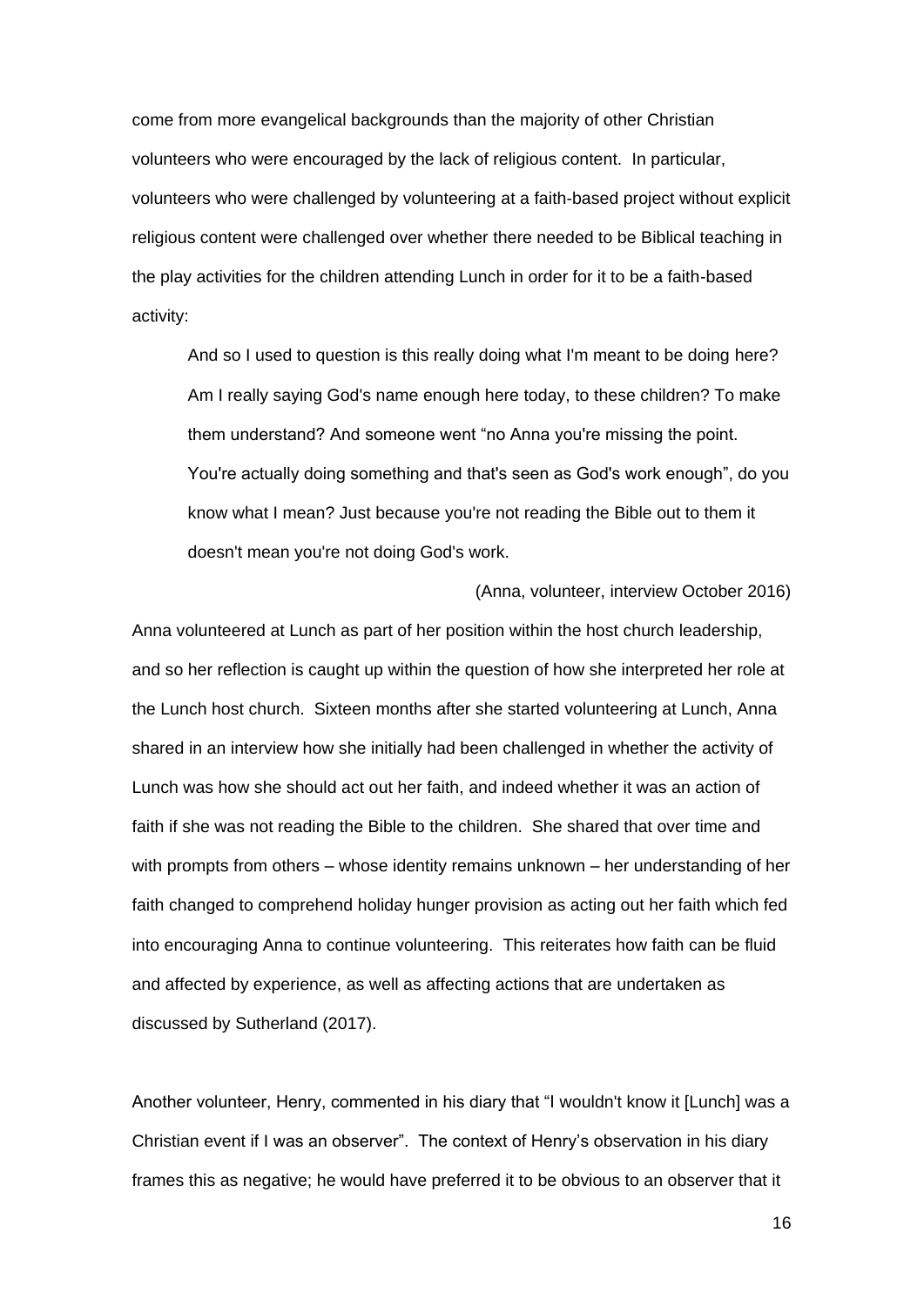"was a Christian event". Henry lamented in his diary that there had not been prayer for the children before eating together, which he wrote "is a big part of the Christian tradition (table fellowship) and not too heavy for non-Christians but it sets a tone." From his reflection, Henry appeared to place more importance on the faith aspect of Lunch than on the food provision which iterates the variety of forms of Christian social action and how one value statement will not represent all of the volunteers involved (Cloke et al., 2005). As the Lunch organiser, I did not want Christian content for the children – including prayer – because the purpose of the project was to respond to holiday hunger for all local children in the area. A significant proportion of the local children were Muslim and for some Muslims it could be highly problematic to partake in Christian prayer – in their Bradford case study Power et al. (2017) highlight the lack of uptake from people of other faiths of food provision by Christian organisations. Whilst in the time that I ran Lunch only a small number of Muslim children attended, had the Lunch project included Christian prayer then this could have further deterred Muslim families from attending and meant that Lunch not only gave a free lunch, but placed expectations on children attending in terms of their religious participation in return for food. Relating how volunteers' faith is affected by their volunteering experience to the question of whether they will persist in volunteering, Henry did not volunteer again after this occasion, partly due to his own childcare arrangements, but his diary shows this was also likely due to Lunch not meeting his expectations for a 'Christian' volunteering experience. Neither Anna nor Henry expanded on why they were uncomfortable in faith not being explicit at Lunch, but it seemed to be tied up in the idea that for it to be a faith-based project, they held it as necessary that faith should be explicit.

It would be easy to leave this discussion with a dominance in volunteers' and my own narrative that the purpose of Lunch was not about evangelism, and that this reaffirmed the majority of volunteers in their faith who persisted in volunteering, and challenged a minority. However, the longitudinal nature of volunteers' diaries, and the way in which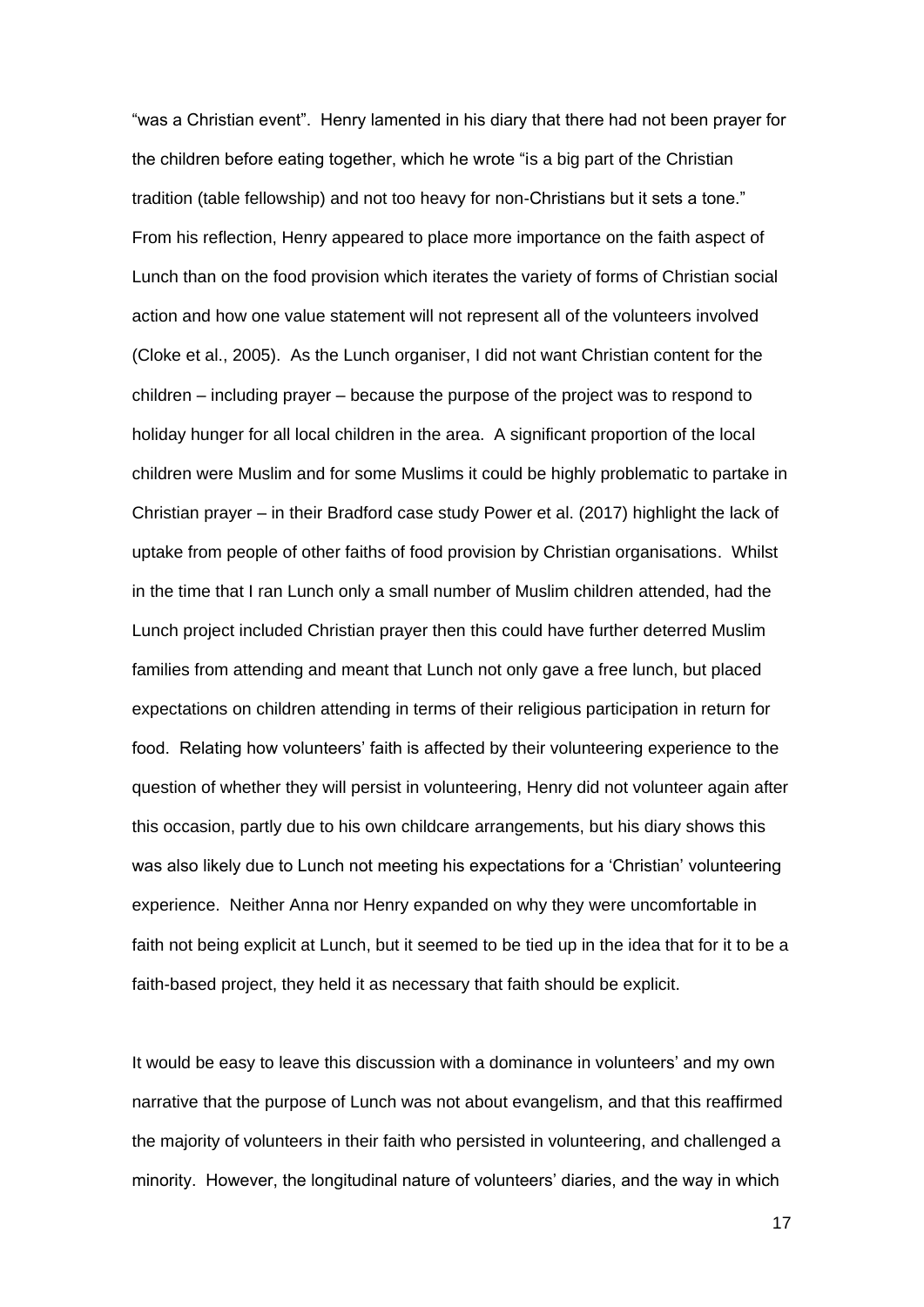some volunteers embraced this method to share passing moments presents a further challenge. Olivia reflected on one such occasion:

I was in the church this morning… and one of the children from Lunch (and his Dad) was there. Obviously there's a little bit of overlap between the different areas of church ministry but this was new. And (mostly out of earshot) the vicar was saying how good this was, like some hidden goal of helping people is "bums on seats" and evangelism. This has got me thinking – Does anyone ever do anything for truly altruistic reasons?

#### (Olivia, volunteer, diary August 2015)

Olivia's positionality was complex: she was a volunteer at Lunch in her twenties along with her sister and Mum, and they all attended the host church for Sunday worship. However, Olivia did not worship regularly and was uncertain about her faith and beliefs: in theorising faith as fluid, this paper shows how faith is not simply something that a person has or does not have but rather is affected by experience and changes over time. In this vein she wrote on the effect of volunteering upon her faith that "my whole belief system is way too indecisive for me to even notice [an effect on faith]". This said, her above reflection shows a questioning of the possibility of faith and altruism. This inverts once again the role of faith-based provision in the context of austerity: the desired effect on people's faith from project leaders can be one of religious conversion, which shifts the emphasis away from social action as welfare provision for the sake of responding to need (Cloke et al., 2019). Prior to reading Olivia's diary, in the planning Lunch, the vicar – Paul – and I had not spoken about Lunch in terms of evangelism, and in March 2016 in an interview he confirmed that his goal was "combined social action and evangelistic" despite the official line of Lunch remaining that there was no religious content for the children. When asked directly if Lunch had affected his faith, Paul reflected that it played a part in his experience of ministry at the church but "I didn't get a flashing light" by which he meant he had not suddenly been converted to another way of thinking – a reference to the conversion of St Paul (Bible, Acts 9:1-19).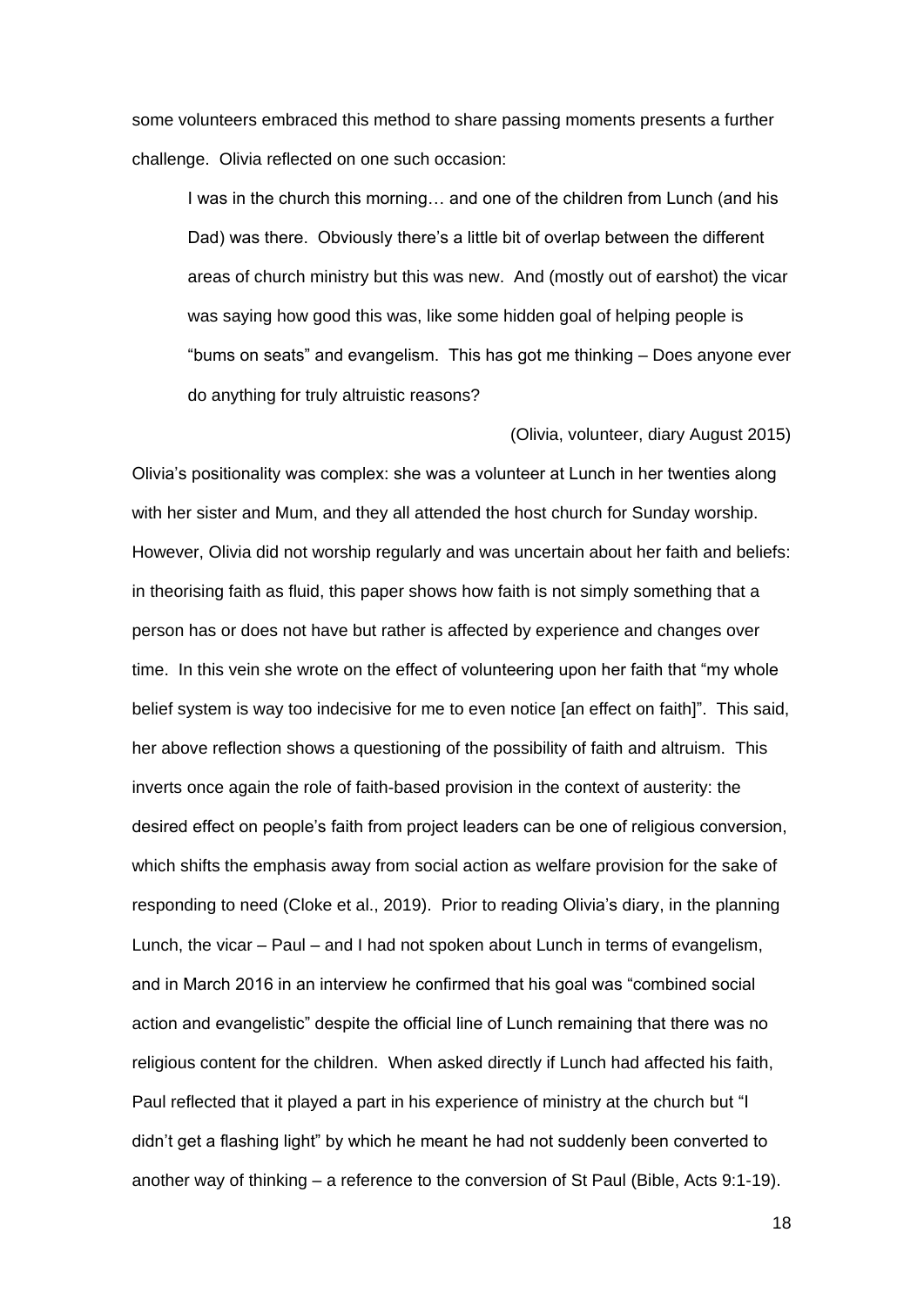This is an important point for theorising faith: volunteering can affect faith in subtle, sometimes intangible ways that feed into one's overall thinking and world view, and this cannot necessarily be verbalised as a specific effect. For Olivia and Anna, as well as myself and other volunteers, the effect of volunteering at Lunch on our faith was to challenge us in what it meant to act out our faith – both in terms of reaffirming and changing our pre-held conceptions of faith and action which affected our ongoing motivations for volunteering.

### **5.2. The challenge of an unconditional welcome**

As the majority of volunteers understood their volunteering at Lunch in terms of practically acting out their faith and this action as an expression of God's unconditional love, this had implications for how people were welcomed at Lunch – both volunteers and children. These challenged volunteers in their faith, which affected how they reflected on their volunteering experiences, and therefore the cycle of motivation, action and reflection for persistence in volunteering. In this section I take these in turn, starting with the (im)possibility of an unconditional welcome between volunteers.

As the leader of Lunch, inspired by my faith and specifically Christian teaching on unconditional love (for example in the Bible, John 13:34), I aimed to welcome and value volunteers equally, and to appreciate that each person had different skills and capacities but each could contribute to the life of Lunch. This was most commonly played out in terms of older volunteers' limited physical capabilities, for example I encouraged one volunteer on the play team to leave early when he experienced back pain, but reassured him that the time he could give was valued. However, whilst I held this as an ideal, my own diary reflection shows this was on occasion more challenging in practice:

An elderly lady emailed me offering to help cook at Lunch. I felt a pang of guilt when I received her email because despite her volunteering before I hadn't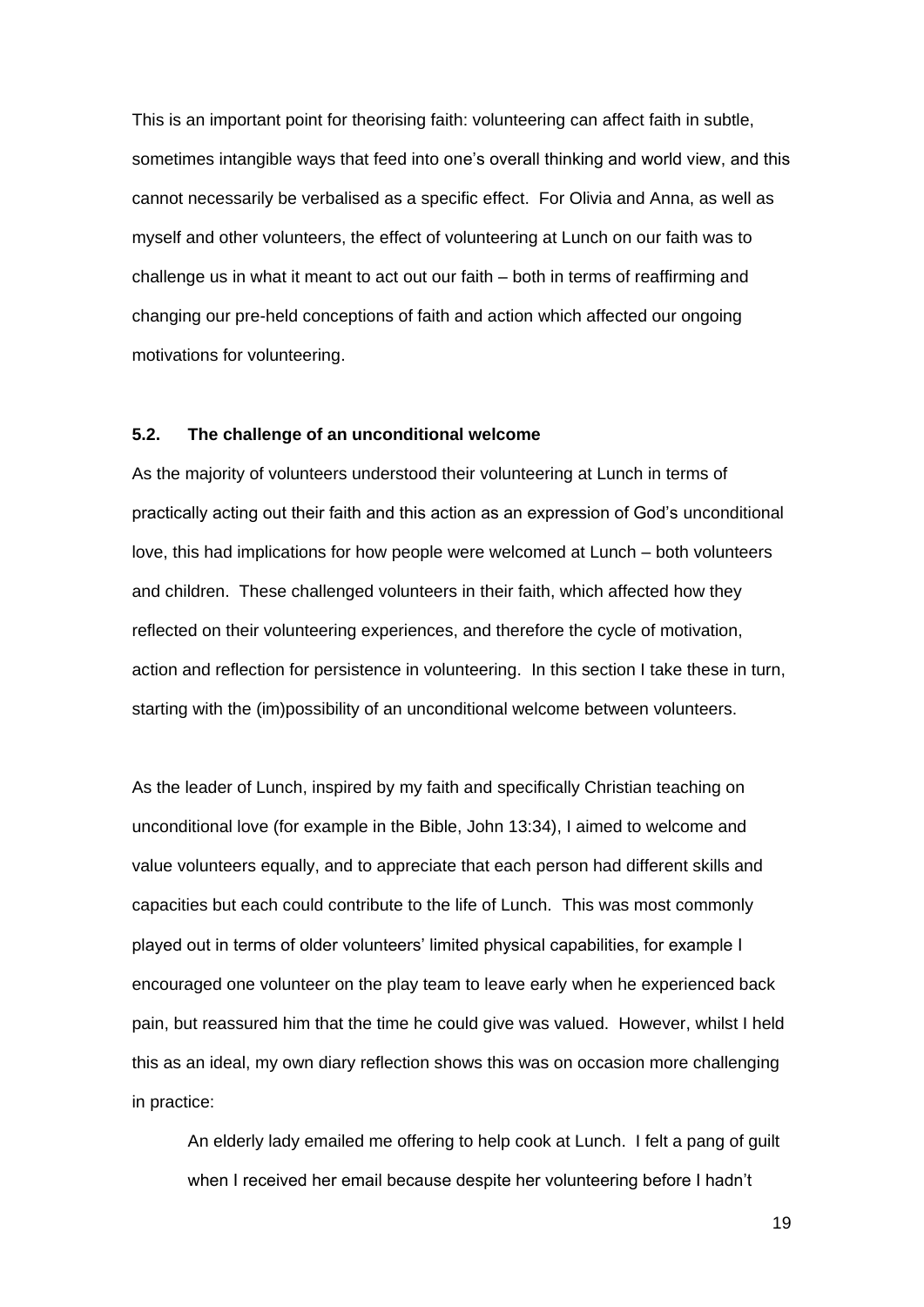included her in the email to ask for volunteers for half term. This was partly because she had said to me she might help again in the summer holidays so I thought she would not for half term. However, if I am honest it was also because of her manner… I felt remorse for discounting her and replied saying it would be great to have her on the team.

#### (My own diary, February 2016)

Faith was affected at Lunch from encounters with other volunteers, not just the traditional social action 'recipient' of the children eating lunch. It was easier to say that I valued different volunteers because of my Christian faith than it was to uphold this in practice. In terms of the volunteer mentioned in my diary, she had a blunt manner, was somewhat out of her comfort zone in volunteering in the inner city, and complained at the amount of washing up, so she created additional effort on my part for volunteer management and to keep positive relations in with the other cooks she was volunteering alongside. When she then volunteered unexpectedly, I was challenged in my faith aspiration of an unconditional welcome and realised that I had not truly enacted this by excluding her from the call for volunteers. My faith was therefore affected in that I needed to reflect on the practical reality of my original motivation and amend my actions accordingly.

I was not the only one at Lunch to reflect on volunteers' capacities in terms of their age and reflect on how I might have misjudged people. Violet, a skilled cook and middleaged volunteer, reflected in her diary on relationships in the kitchen with another:

Ivy is a remarkable women… [but] in the context of the kitchen she's very slow and not terribly mobile, and at times I was aware of having to rein in my frustration at that… the irony of my frustration is that as I was getting the pizzas out of the oven, these lovely creations the children had made, I dropped some of the them (rushing, probably). Had it just been ordinary food, I'd have spun it out and if we'd been short I'd have not eaten, but these were individually named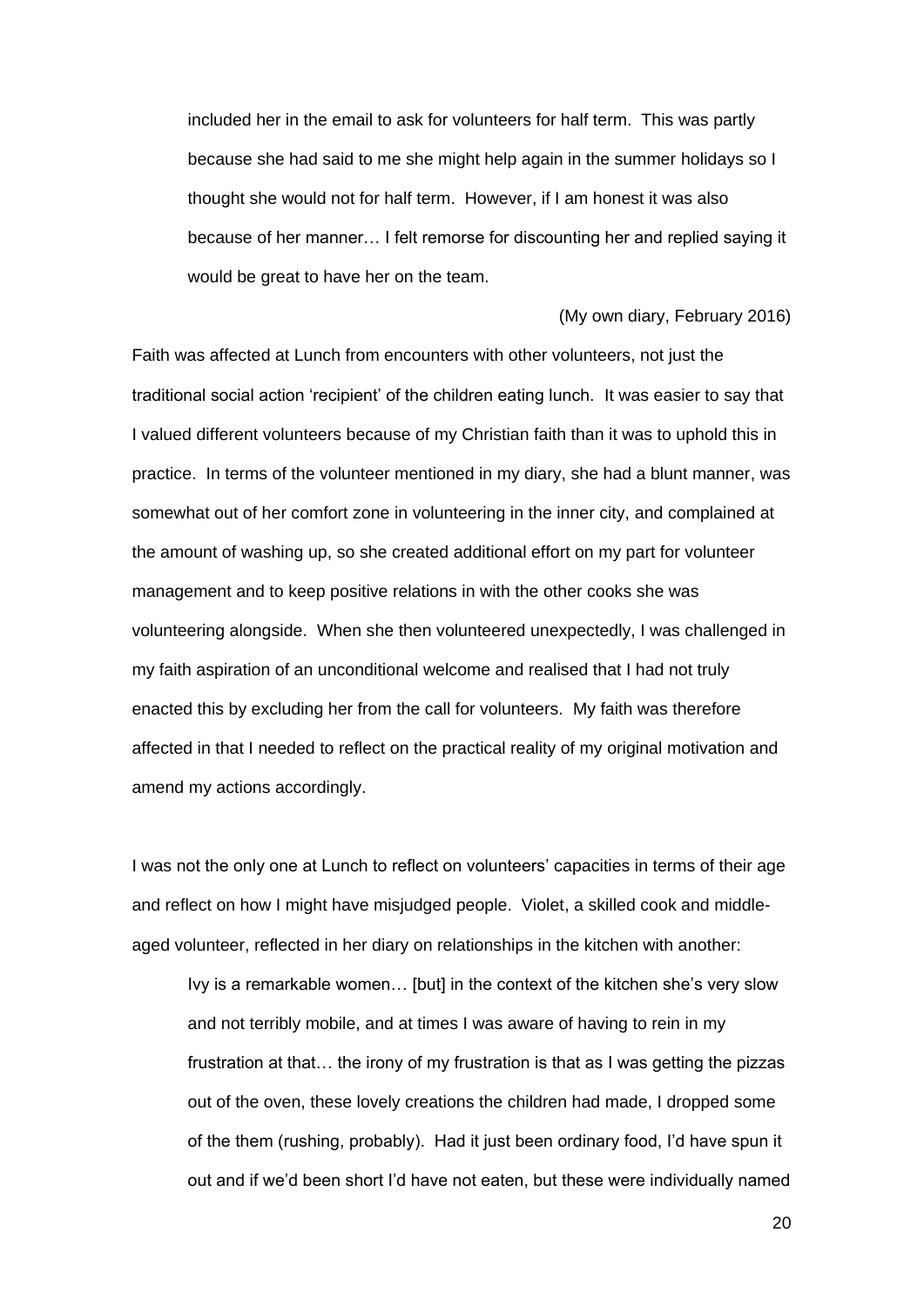pizzas. Big problem. So she stood, hiding me and whispered to just pick them up… In the end she saved my bacon (to say nothing of the children's lunch and their feelings if their special pizza had been the one to go) – another person might have insisted they had to be binned.

(Violet, volunteer diary, October 2015) Violet knew Ivy before they volunteered together at Lunch because they worshipped at the same church. Violet held Ivy in high esteem, but in the context of Lunch she was frustrated that Ivy was slower – until the moment that Violet dropped the pizzas that the children had made and Ivy helped to rescue them. The effect on Violet's faith from this and other experiences at Lunch was shown subsequently in her ongoing commitment to volunteer at Lunch, and in her diary when Violet reflected on the developing sense of community at Lunch she called it "a real foretaste of the heavenly banquet" where each person was valued and welcomed. However, not everyone who wanted to volunteer could be welcomed due to safeguarding concerns for the children: a man who arrived one day wanting to volunteer, but was drunk, could not be allowed to volunteer or meet the children. Therefore, from an ideal stemming from our shared faith that volunteers should be welcomed at Lunch, there were challenges in practice of how this could, or could not, be actioned. The effect on our faith was that we reflected on what it actually meant to welcome volunteers unconditionally in practice and in terms of the relationships between people.

The complications between an ideal of an unconditional welcome in theory and practice were played out further in volunteers' reflections on their interactions with the children at Lunch. When a person started to volunteer, I made them aware that other than the children's age (primary school years) there were no eligibility criteria for a child to attend Lunch. There were no eligibility criteria for two reasons. First, the aim of the project was to respond to holiday hunger, and nationally approximately only one in three children in poverty also receive free school meals (Feeding Britain, 2017).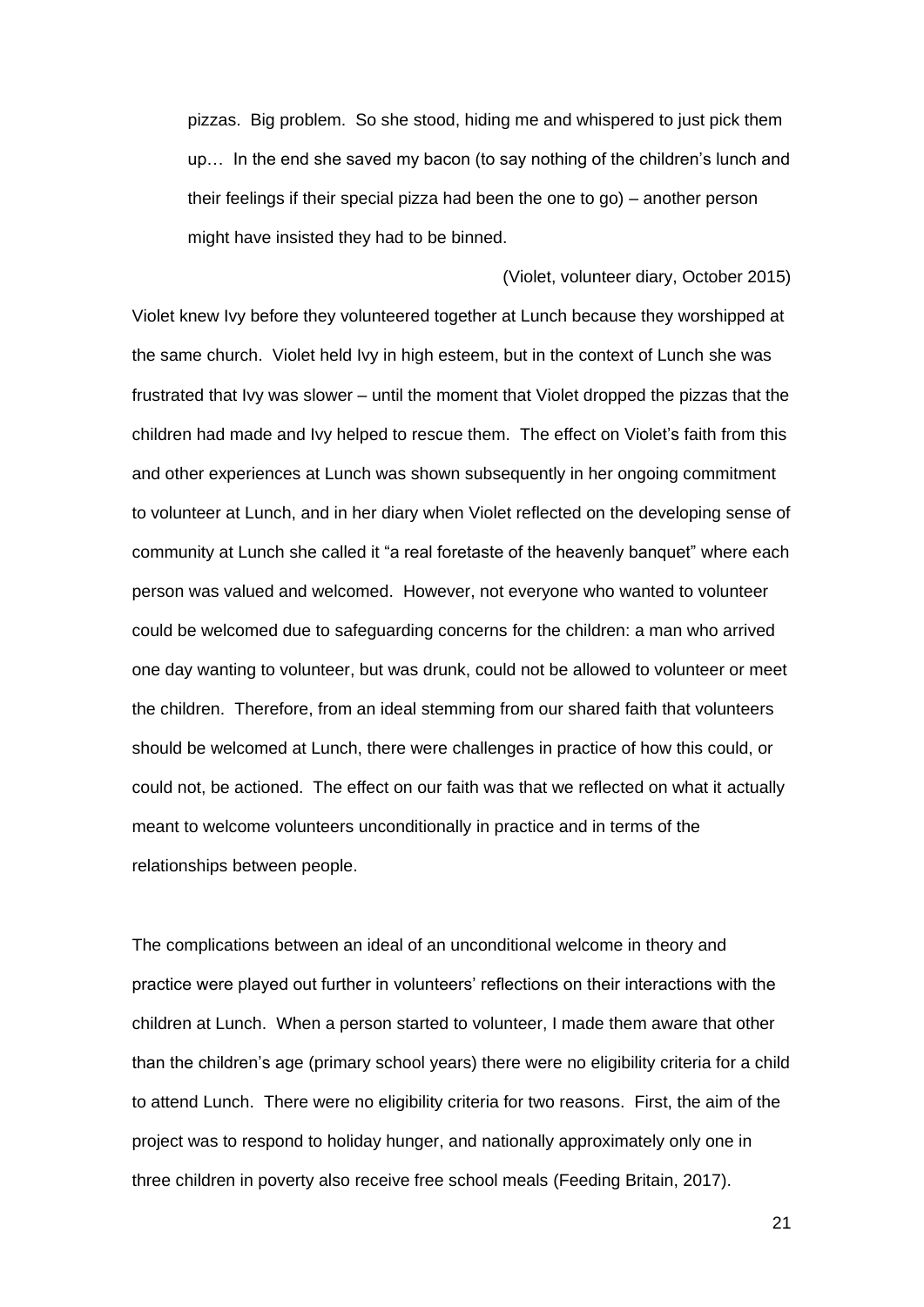Therefore, as over 70% of the local children received free school meals, and as the area was in the top 5% of UK deprivation, it was likely that Lunch welcoming any local child would mean that it predominantly served children in some level of need. Secondly, following discussion with the church leadership, we did not feel it would be appropriate in this context to impose eligibility criteria because this could further increase stigma that can be associated with living in poverty (Garthwaite, 2016) which would be contrary to the project's Christian principles of God's unconditional love. This lack of eligibility criteria for children attending Lunch resulted in a particular challenge for volunteers over the implications of acting out unconditional love from Christian faith in terms of how to give unconditionally at Lunch. Returning to Violet's narrative, she referred to this as a learning process when she had been at Lunch a year and volunteered one day in the kitchen with two new volunteers who like Violet came from one of the wealthiest parts of the city:

As ever, there's a bit of cultural snobbery to be gone through, the explanation as to why it's important the carrots and cucumber are served separately resulting in the usual "when I was growing up, we had to do…" and "if you're hungry, you'd just eat it" comments. It's all part of the learning curve, though, and I ignore it and get on with making burger patties.

(Violet, volunteer diary August 2016)

As I have written elsewhere (*author citation*), Violet's faith was intrinsically intertwined with her left-wing political views, including an acknowledgement that as Sarah Marie Hall (2020) argues, austerity is personal as well as political, and as a middle-class White adult she had not been as negatively affected by austerity in the way that the children at Lunch of different ethnicities in area of high deprivation had been affected. Violet's diary showed that she had reflected on her experiences at Lunch to challenge what she called "right-wing mythologies", which she understood as central to her faith, but on the above occasion in the kitchen she did not challenge the new volunteers on their first day – by implication waiting for them to share her experiences and learning,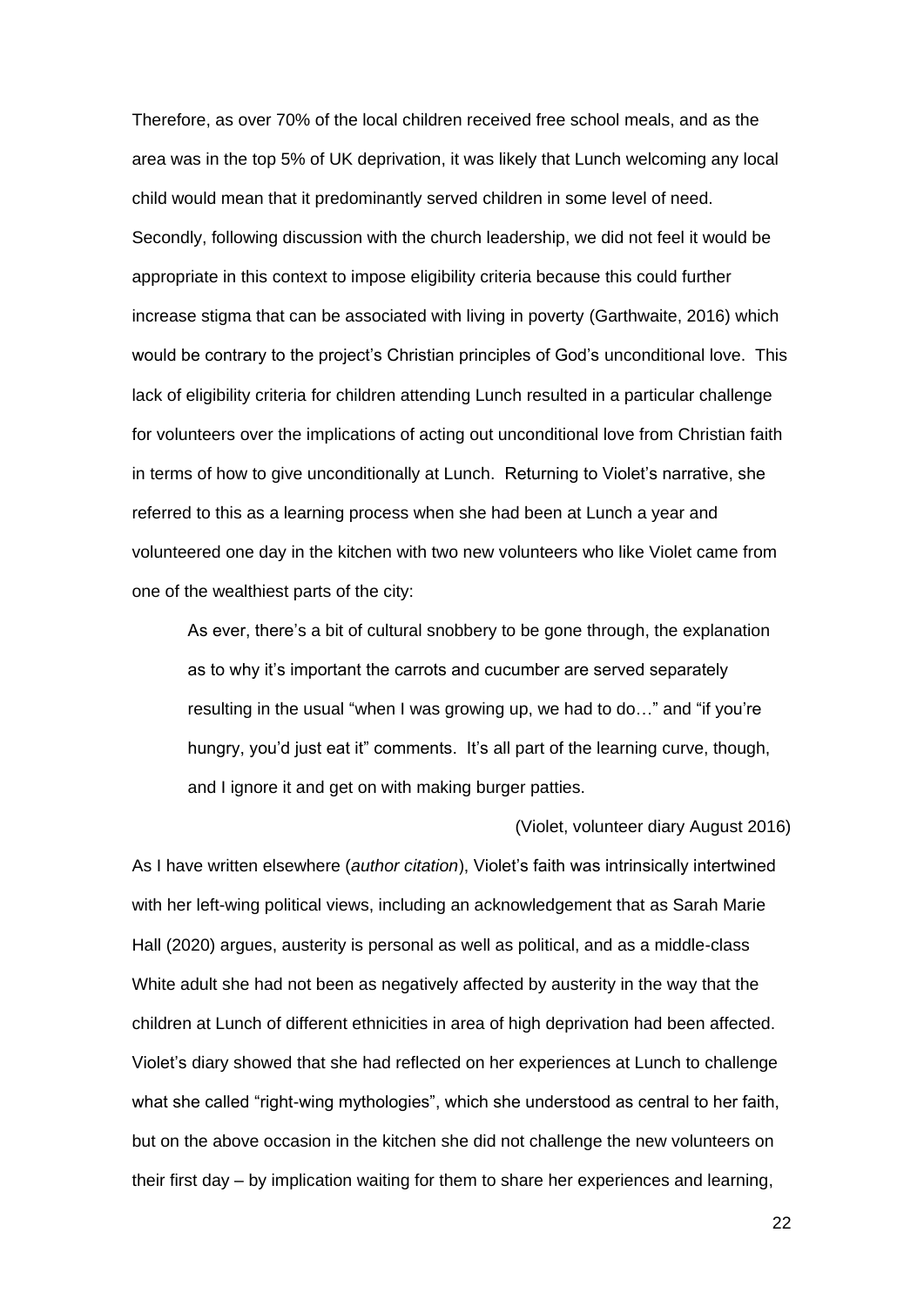and to be affected themselves by their encounters, although as Cloke et al. (2019) found in relation to foodbank volunteers, such a transformation of faith was not guaranteed. The volunteer who commented "if you're hungry, you'd just eat it" when the children expressed food likes and dislikes was, like Violet, from a middle-class wealthier area of the city. His comment links to poverty discourses around deservingness and undeservingness, implying that the child should be grateful for any food (Garthwaite, 2016). This put more emphasis on the responsibility of the child to eat what they were given and individualised their responsibility rather than questioning why inequality existed and placing responsibility with the government and welfare state (Strong, 2019). Derrida's (2000) notions of conditional and unconditional hospitality are useful here: conditional hospitality is when there are limits and criteria which a person must meet in order to be welcomed. In turn, despite its prefix, for Derrida (2000) unconditional hospitality is relational to the conditional because there is still a gift being given. Derrida therefore argues that the idea of an unconditional gift is impossible because of the possible expectation of something being given in return (Shryock, 2009). This means that there is not an equal power relationship between the person giving and the person receiving, potentially to the extent that receiving is humiliating (Korf, 2006). This was one reason that Lunch ran as a holiday club with play and food, rather than just providing food to be taken away by the children, but there remains a question over whether it was indeed possible to welcome a child unconditionally at Lunch. In this respect the effect on volunteers' faith was twofold: Violet and others like her were challenged in aspiring for this unconditional welcome, reflected on this, and continued to volunteer with affected faith and preconceptions, whilst some volunteers – such as one of the new volunteers Violet referred to – did not move beyond the idea that hungry children should eat what they are given, and so his faith ideals were somewhat removed from his practical experience and he did not volunteer more than two days.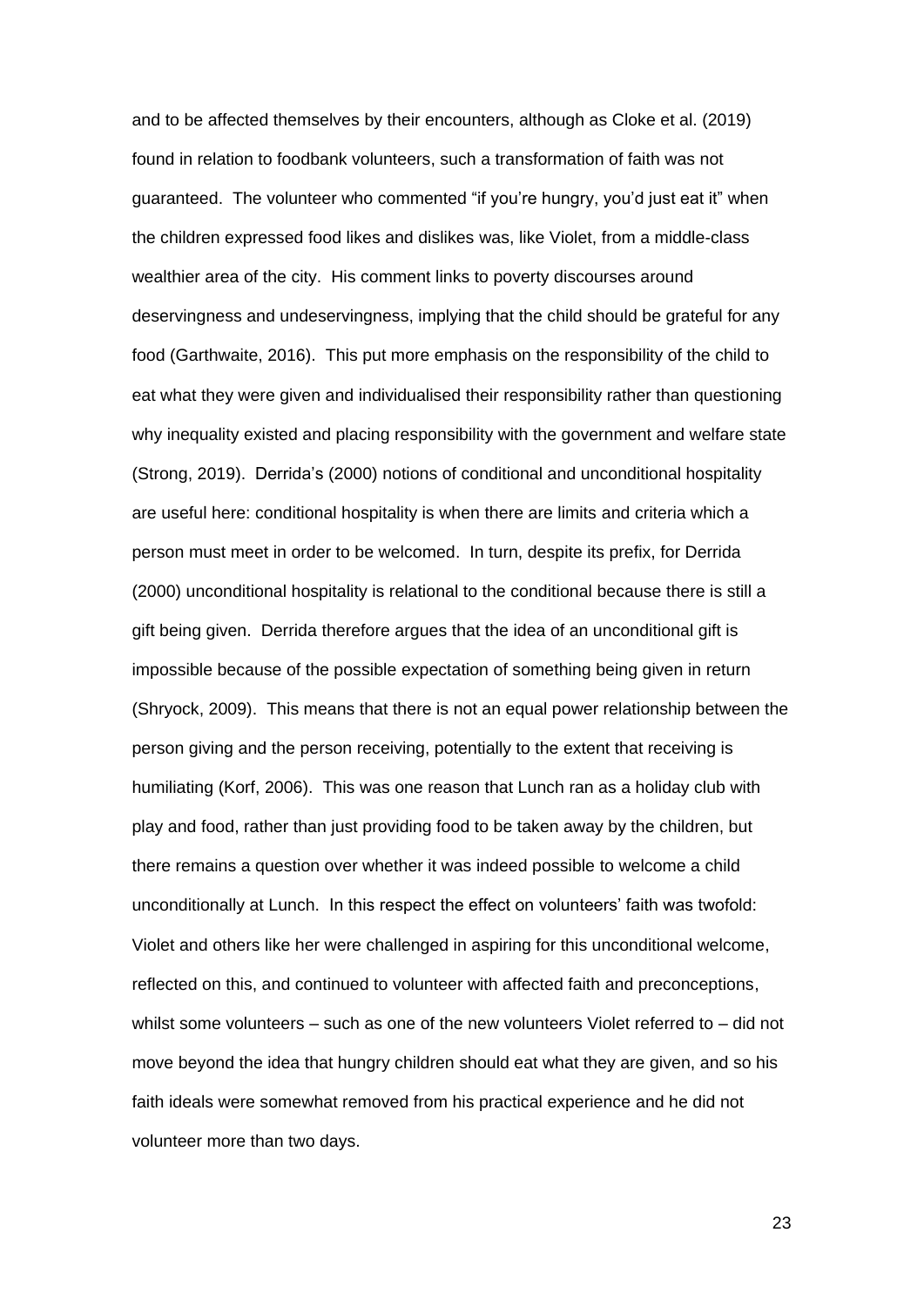Therefore, the idea of aspiring through Christian faith to welcome children unconditionally in combination with this reflection on the questionable possibility of an unconditional welcome results in a question over what expectations were put upon the children attending Lunch. Section 5.1 examined this in terms of religious participation. In addition, drawn out from volunteers' narratives is a question over what they expected to 'find' or a child to look like at Lunch and in its response to holiday hunger. For volunteers both from inside and outside the host church's local area, they each had expectations over what they expected a child in 'need' to look like, and the reality did not always meet their expectations – for example, a child could be overweight but experiencing food poverty due to high calorific foods being cheaper than fruit and vegetables (Daniel, 2016). This relates to the politics of food poverty: it is not about having anything to eat, but having nutritionally valuable food that is easily accessible (Department of Health, 2005). Likewise, the ethos of MakeLunch projects was not simply to give any food for lunch, but rather a hot and healthy meal. The term 'holiday hunger' which I used in volunteer recruitment to explain the purpose of the project is perhaps not helpful in understanding the issue, resulting in reflections from volunteers on whether the children were literally hungry. Jack reflected on this after volunteering:

I discovered within myself a hint of false virtue… It was too easy beforehand to magnify the need. Doing Good to poor children. Yikes!! It wasn't like that. It was more the pleasure of getting to know individual children and enjoy their company.

(Jack, volunteer diary, August 2015)

Jack's wider positionality and narrative places this reflection within his Christian faith. As discussed elsewhere (*author citation*), Jack was outside of his comfort zone in volunteering at Lunch but was motivated to volunteer by his Christian faith. The effect on his faith from his experience was to downplay the relationship between giver and receiver, and to put more emphasis on the relationships that he established during play with the children which in combination with his faith encouraged him to continue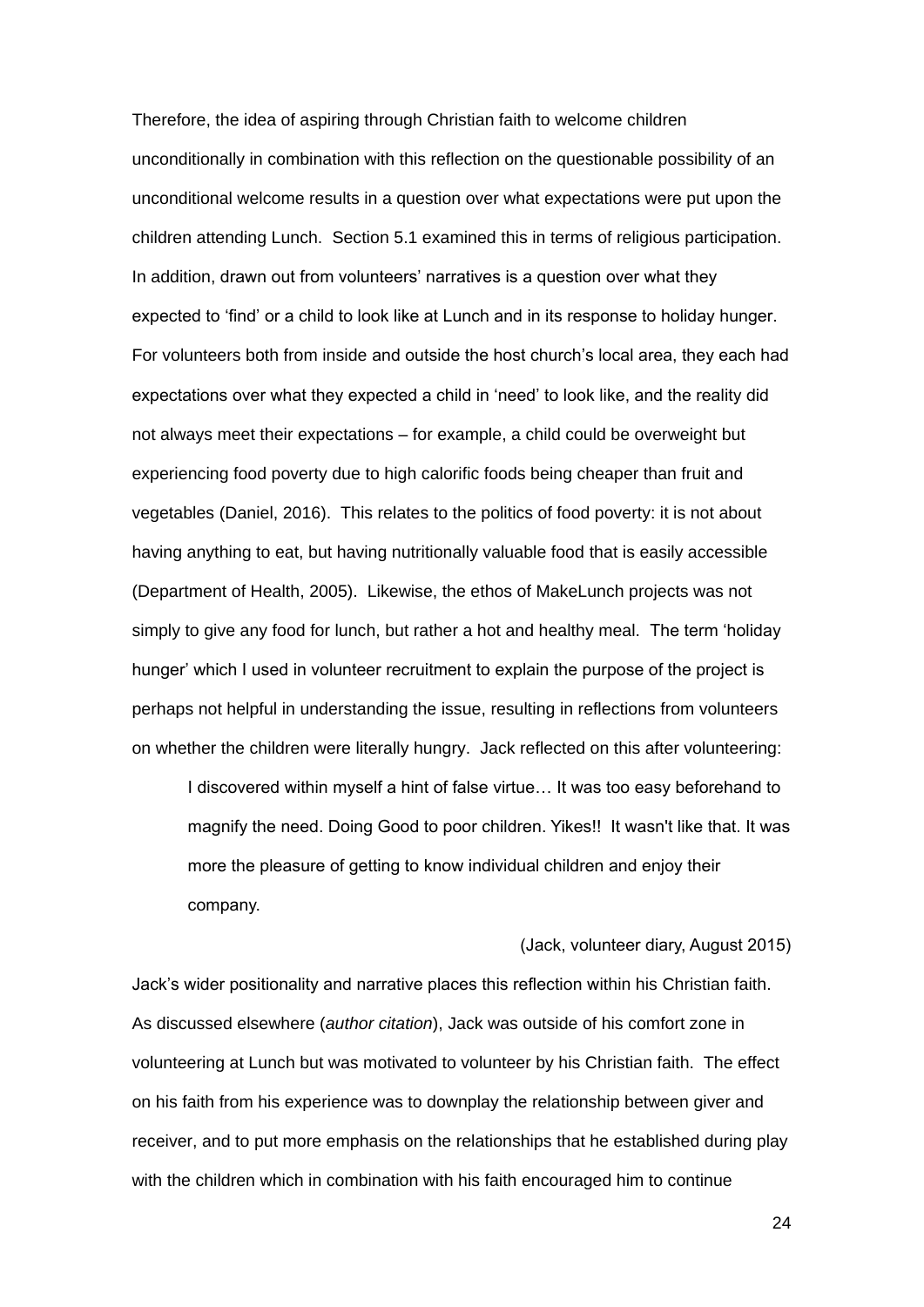volunteering in summer 2015 despite being outside his comfort zone. Sharing food and play with the children at Lunch therefore reflects how Davies and Evans (2019) call sharing a social process which is both transactional and relational: the primary purpose of Lunch was to respond to holiday hunger, and yet the volunteers and their faith were affected by the experience and there was a social value to sharing food beyond the physical value of eating – a point I expand on in *author citation*. This is a subtle difference to the effect on volunteers' faith explored by Cloke et al. (2019) at the foodbank because although the overall emphasis at Lunch was on food provision, this was less about emergency food provision than a foodbank and more about play and personal relationships which is shown in the effect on Jack's faith. In the context of social exclusion associated with experiencing poverty and inequality (Denning and Buckingham, 2017), such participation was particularly important and in turn affected Jack in reflecting on his faith through his experience at Lunch.

In addition, when Lunch was being established, some key members of the host church congregation expressed concerns that the offer of a free hot lunch could be taken advantage of by families in the local area who did not 'need' a free meal. This links to the increasing conditionality of the welfare system within austerity reforms, and the move from state responsibility to individual responsibility for one's circumstances (Strong, 2019). Camilla, a regular volunteer at Lunch, heard this being mentioned and reflected on it in her diary several months later:

My immediate response was that Christian faith is all about being taken for a ride – in the sense that when you offer things with no strings attached perhaps others will take advantage, but that shouldn't stop you from doing it if it's what your faith requires of you.

The key members of the congregation with concerns did, a year later, fully support Lunch once they had seen its positive effect: as found by Cloke et al. (2019) at the

25

(Camilla, volunteer, diary August 2015)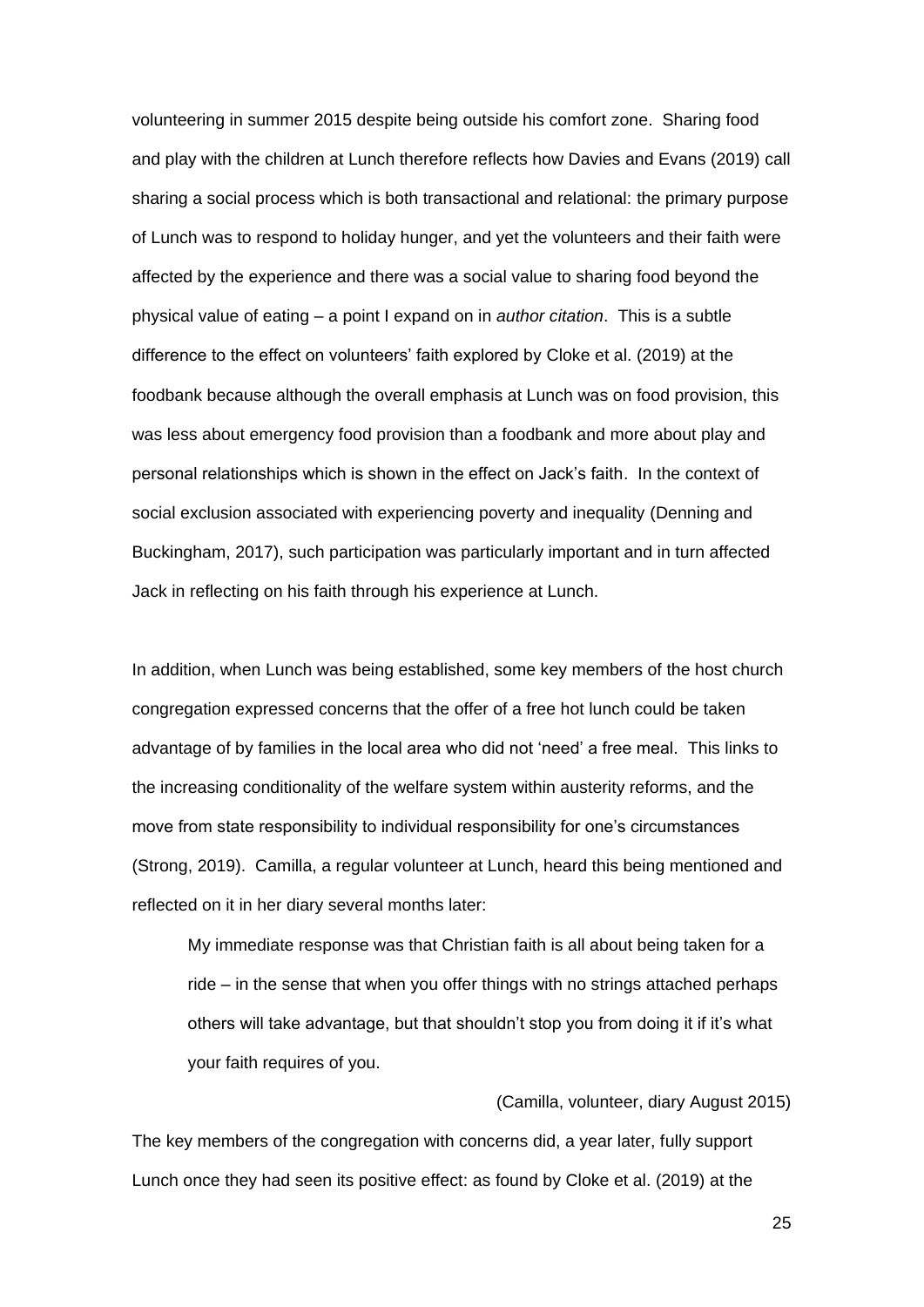foodbank, the effect on individual volunteer's faith could spill over to affect the understanding of faith in a wider church setting. However, they did not volunteer at Lunch and so methodologically I do not have access to their reflections for the possible effect on their faith. In this vein, another volunteer who worked at the host church, James, reflected in an interview (August 2016) that when he had heard negative comments about Lunch, this was predominantly from people who had not attended Lunch which he felt meant they may not have an accurate perception. For Sara Miles, a writer and founder of a church-based food pantry in San Francisco, USA, the question of whether free food can be taken advantage of is intrinsically connected to the question of whether there are conditions attached to the giving of food (Miles, 2014). Camilla's reflection builds on this and is in direct contrast to austerity politics of conditionality: she recognised that not all of the children may be physically in need of free food, but she reflected that volunteering at Lunch was what her faith required of her (and by implication, of others – including those she heard discussing "being taken for a ride" which is a comment fitting with narratives of people in poverty being seen to exploit welfare and take advantage of the welfare state and charity which helped to justify austerity policies (Slater, 2016, Garthwaite and Bambra, 2017)). In her diary, Camilla does not directly relate this instance to an effect on her faith. However, throughout her fourteen months of diaries, Camilla consistently emphasised the importance of social action to respond to need, and pushed me as the project leader to work towards including more Muslim children at Lunch – for example through offering Halal meat and re-emphasising the lack of religious content – to more accurately reflect the demographics of the local area. Camilla was therefore hugely aware of the challenge of an unconditional welcome but believed that her faith called her to aspire for this (im)possibility and to continue to volunteer.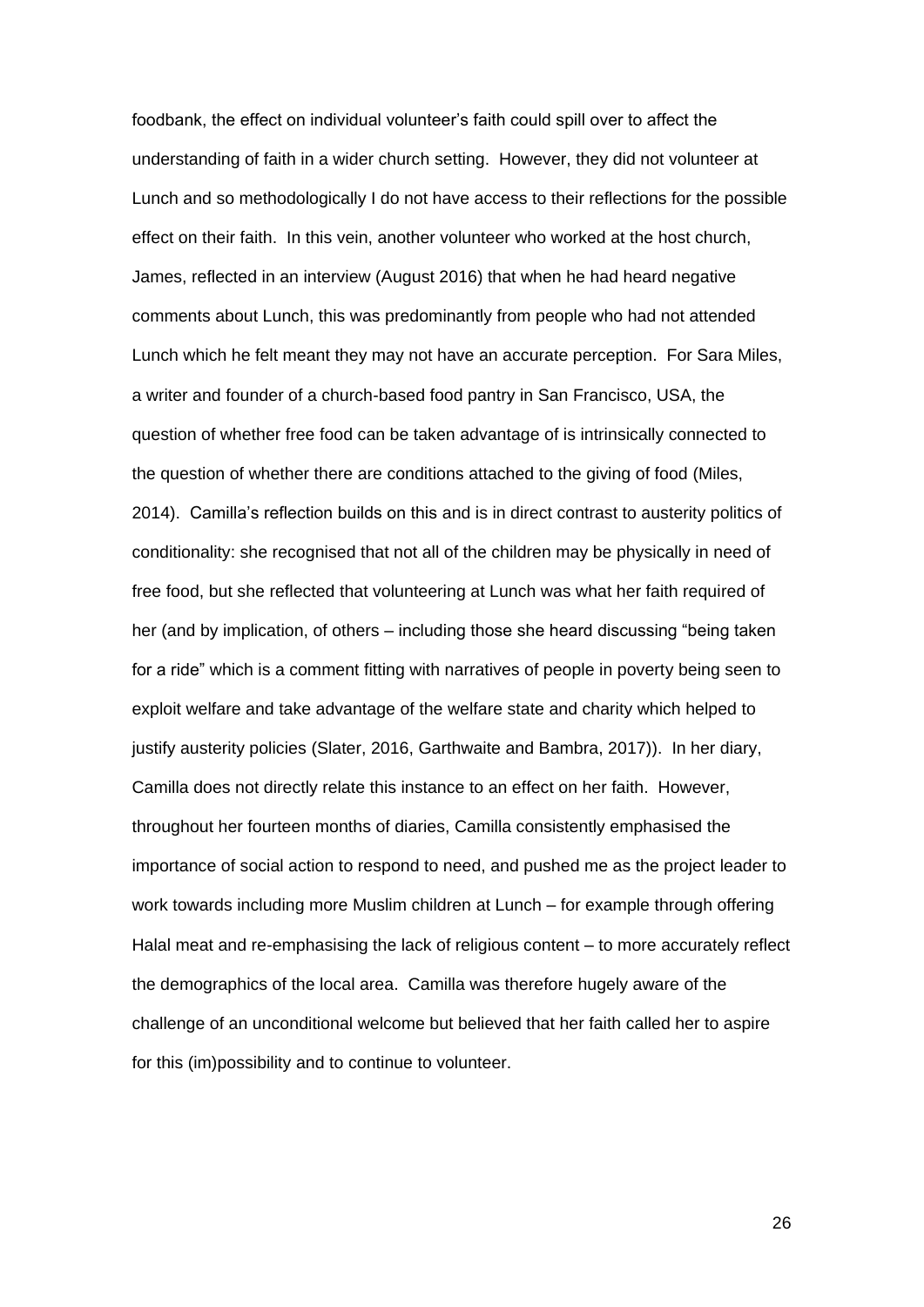### **6. Conclusions**

The social sciences have engaged more with the question of why people volunteer, rather than why people continue to volunteer and how they are affected by volunteering. In the context of faith-based organisations and people of faith playing an increasing role in welfare provision in the UK in response to rising poverty levels it is problematic that the effect of volunteering on people's faith has been neglected because neither faith nor motivations are static and both are affected by experience.

In response to this gap in understanding, this paper has analysed how people's religious faith was affected by volunteering at a Christian based project responding to holiday hunger. Overall, volunteers at Lunch were affected in their faith in two dominant ways: first, as encouragement and challenge in their faith from volunteering at a faith-based project without explicit faith content, and secondly, volunteers' faith was affected through a challenge of aspiring to give an unconditional welcome to other volunteers and to the children attending Lunch. Therefore, whilst faith can motivate people to volunteer, volunteers' faith can be challenged by their experiences. This feeds into understanding volunteering as a continual cycle of motivation, action and reflection (*author citation*) which means that the effect of volunteering on volunteers' faith can stunt or reaffirm their motivations and whether they will persist in volunteering.

Four further insights and implications follow this argument, which in the closing of this paper I take in turn. Whilst the paper has focussed upon volunteers at a specific holiday hunger project in the UK, these insights and implications extend beyond the food poverty and UK context to volunteering, poverty and austerity more widely.

First, in attention across the social sciences – and specifically from this paper in the geographies of religion and voluntarism – there is a clear need to further address the gap in understanding of how volunteers' religious faith is affected by volunteering. This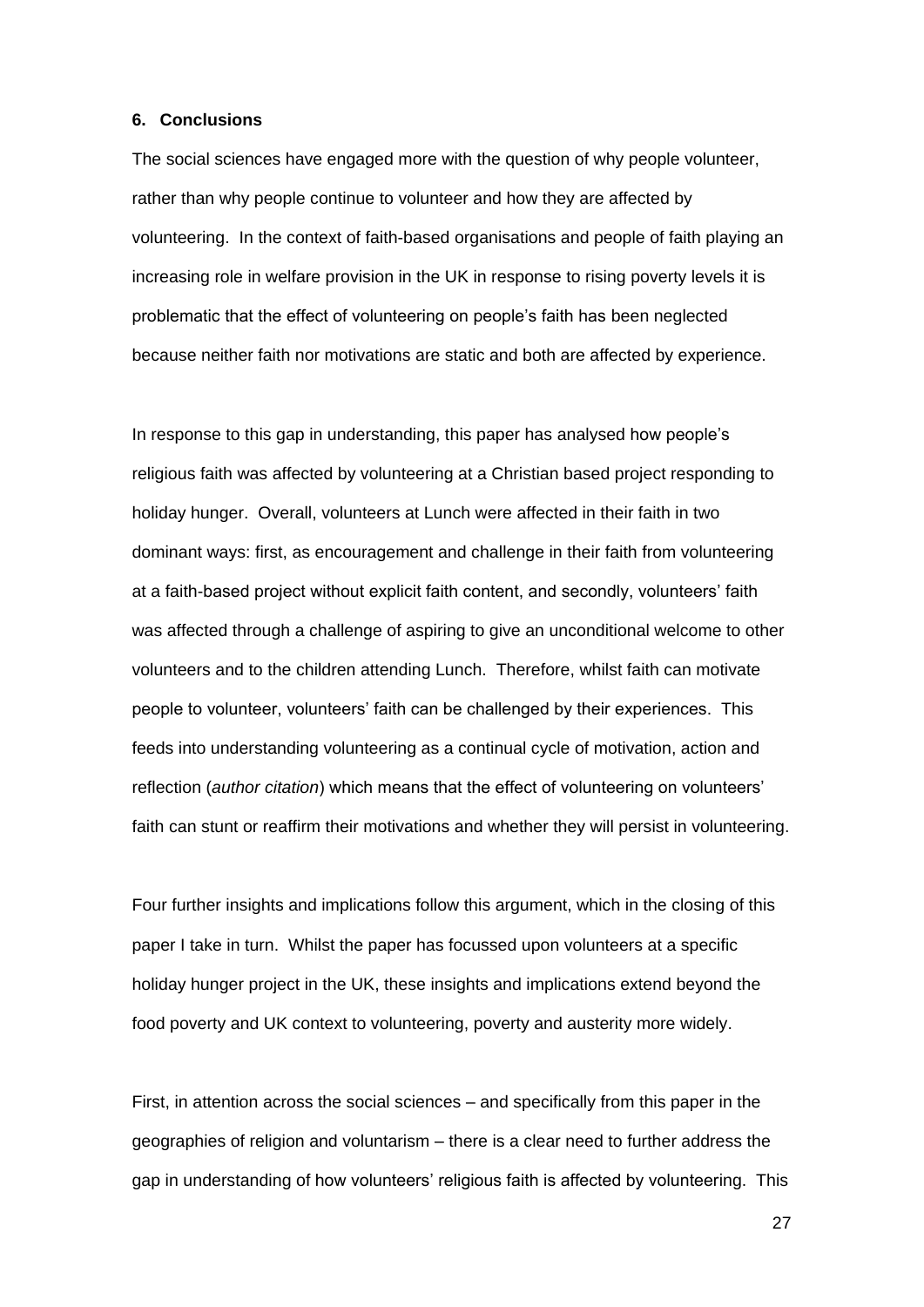is key for conceptualising both faith and motivation as fluid not static, and affected by experience. This paper has begun that extension by moving beyond the foodbank context, but to more fully understand the effect of volunteering on faith this needs to be extended to other volunteering contexts, and to other faiths besides Christianity. In doing so, I encourage more engagement with qualitative and particularly participatory approaches which meet people in their volunteering experiences and follow their volunteering journeys over time. As shown by the Lunch volunteers' narratives and subsequent analysis, engaging with volunteers and becoming a volunteer can provide insights into volunteering journeys that would not be as easily identified quantitatively or with more restrictive qualitative methods.

Secondly, this paper has specific implications for discussing religious faith and volunteering in the context of austerity. I have discussed this in the UK context but the questions raised here are applicable beyond the UK, for example particularly to the USA and it's more institutionalised model of food aid (Riches, 2018). Volunteers' experiences at Lunch raised the challenge for their religious faith of endeavouring give and share unconditionally, which they and I found was not always possible or realistic. As discussions of austerity have shown (for example by Strong, 2019), the UK welfare state is increasingly conditional for entitlement to benefits, with shifting discourses of responsibility for poverty from the state to the individual. Whilst some volunteers at Lunch actively worked to make their response to holiday hunger unconditional, and their religious faith was challenged by doing so, others consciously or not were intertwined with concerns of austerity conditionality for example with the concern of "being taken for a ride". This raises questions for voluntary sector responses in the UK and beyond, and in faith contexts and otherwise, of whether responses are intentionally conditional or not and how this fits within an organisation's values. As poverty levels continue to rise but resources are finite, this question is becoming increasingly urgent and cannot only be answered practically, but must also be responded to in terms of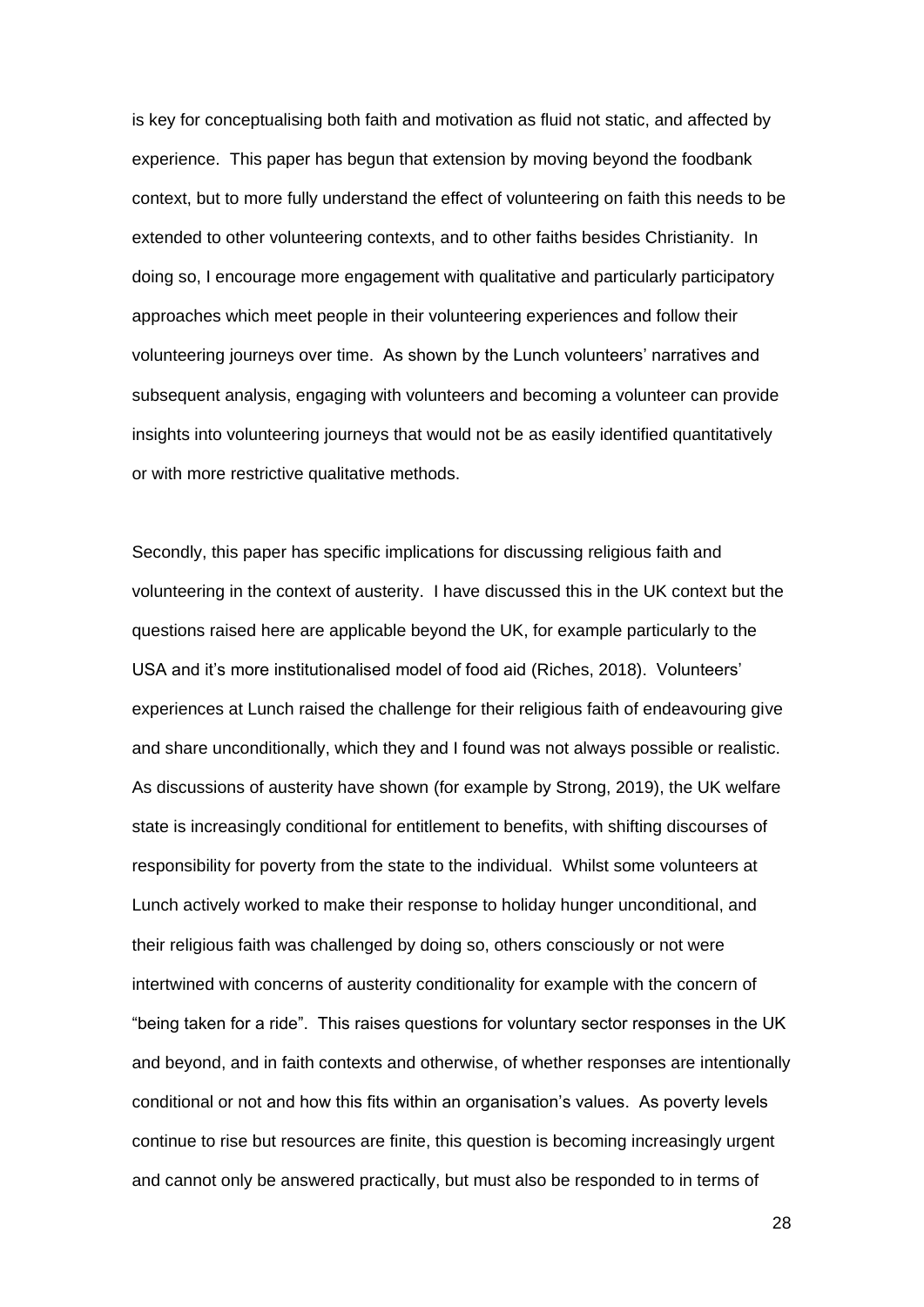organisations' ethical values. This implication therefore extends beyond the geographies of voluntarism and religion to wider social and cultural geography and to voluntary sector practice in terms of austerity, conditionality, and organisational ethics.

Thirdly, and building upon the previous point, if faith motivations, volunteering, and the subsequent effect of volunteering on people's faith is taken one step further then what do volunteers want the result of their faith and actions to be? This paper has raised questions around the balance between social action and evangelism, but one area that did not appear in volunteers' narratives was the issue of challenging structural injustice. This is particularly important when poverty and austerity are understood as intrinsically linked because if structural causes of poverty are not addressed then social action projects in terms of provision will struggle to result in long-term change in people's lives. Political theologians are engaging with poverty as a form of structural violence that must be addressed (Shannahan, 2019) so what are the implications of this for the geographies of religion, voluntarism, and austerity in terms of faith-based volunteering? More empirical engagement is needed with faith groups and volunteers in order to respond to this question.

Finally, this paper has implications for voluntary sector practice in terms of volunteer management. I have already argued that voluntary sector organisations need to understand how volunteers are affected by their volunteering experiences if they are going to retain their volunteers. This is particularly important in the context of faithbased volunteering when volunteers can be motivated – in varying ways – by their religious faith to volunteer. If their religious faith is affected by their experiences volunteering, then their religious faith motivation to volunteer will also be affected. As the experience of Lunch volunteers has shown, this can be both in terms of encouragement and challenge, but faith-based organisation leaders and volunteer managers need to engage with their volunteers on their volunteering and faith journeys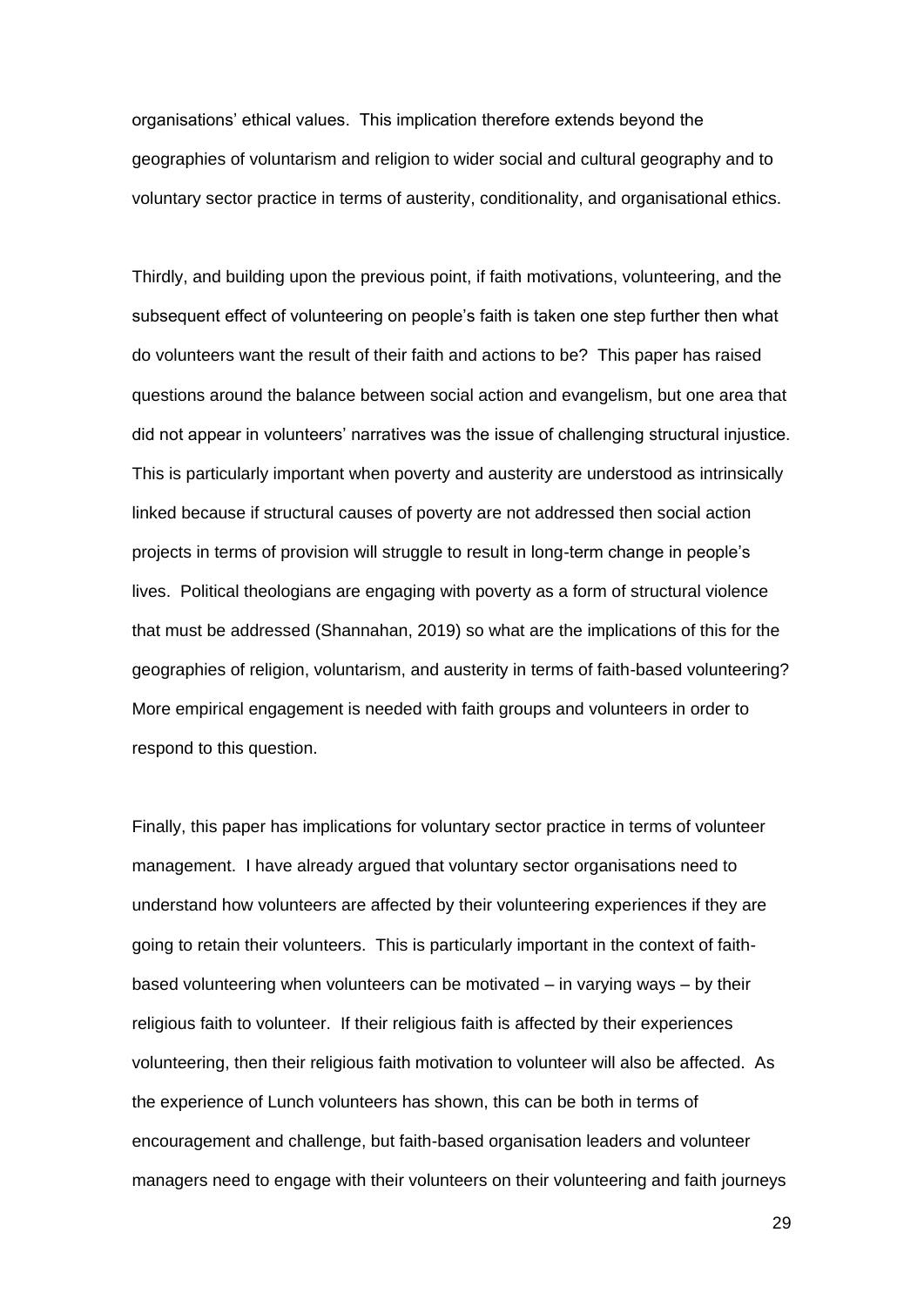if they are to remain alongside and retain their volunteers. Faith-based organisations therefore need more resources to engage with their volunteers in relation to religious faith – both in terms of motivation, and how their faith is affected by volunteering – as well as resources for the social need which a project is responding to. If faith-based organisations, and indeed the voluntary sector as a whole, are to continue to play an increasingly important role in welfare provision, then more attention and resource will need to be given to engaging with volunteers.

### **References:**

- ALLEN, C. 2016. Food Poverty and Christianity in Britain: A Theological Reassessment. *Political Theology,* 17**,** 361-377.
- ALSTON, P. 2019. Visit to the United Kingdom of Great Britain and Northern Ireland. Report of the Special Rapporteur on extreme poverty and human rights. Human Rights Council, United Nations.
- APPG ON HUNGER 2016. Britain's not-so-hidden hunger. A progress report from the All-Party Parliamentary Group on Hunger. All-Party Parliamentary Inquiry into Hunger in the United Kingdom.
- BAILLIE SMITH, M., LAURIE, L., HOPKINS, P. & OLSON, E. 2013. International volunteering, faith and subjectivity: Negotatiating cosmopolitanism, citizenship and development. *Geoforum,* 45**,** 126-135.

BIBLE 2001. *The Holy Bible, English Standard Version,* USA, Good News Publishers.

- BRACE, C., BAILEY, A., CARTER, S., HARVEY, D. & THOMAS, N. 2011. Chapter 1. Emerging geographies of belief. *In:* BRACE, C., BAILEY, A., CARTER, S., HARVEY, D. & THOMAS, N. (eds.) *Emerging Geographies of Belief.* Cambridge: Cambridge Scholars Printing.
- BRYDON-MILLER, M. & HILSEN, A. 2016. Where Rivers Meet: Exploring the Confluence of Ecofeminism, Covenantal Ethics, and Action Research. *In:* PHILLIPS, M. & RUMENS, N. (eds.) *Contemporary Perspectives on Ecofeminism.* Oxon: Routledge.
- CAHILL, C. 2009. Participatory data analysis. *In:* KINDON, S., PAIN, R. & KESBY, M. (eds.) *Participatory Action Research Approaches and Methods. Connecting people, participation and place.* 3rd edition ed. London: Routledge.

CAMERON, D. 2009. *'Full text of David Cameron's speech', Conservative Party Conference* [Online]. The Guardian. Available: [https://www.theguardian.com/politics/2009/oct/08/david-cameron-speech-in-full](ttps://www.theguardian.com/politics/2009/oct/08/david-cameron-speech-in-full)  [Accessed 28/10/2019].

CAPUTO, J. 2005. *On religion*, Psychology Press.

- CINNAMON NETWORK 2017. Cinnaomn Faith Action Audit National Report. Hertfordshire: Cinnamon Network.
- CLOKE, P., BAKER, C., SUTHERLAND, C. & WILLIAMS, A. 2019. *Geographies of postsecularity. Re-envisioning politics, sebjectivity and ethics,* London, Routledge.
- CLOKE, P., JOHNSEN, S. & MAY, J. 2005. Exploring ethos? Discourses of 'charity' in the provision of emergency services for homeless people. *Environment and Planning A,* 37**,** 385-402.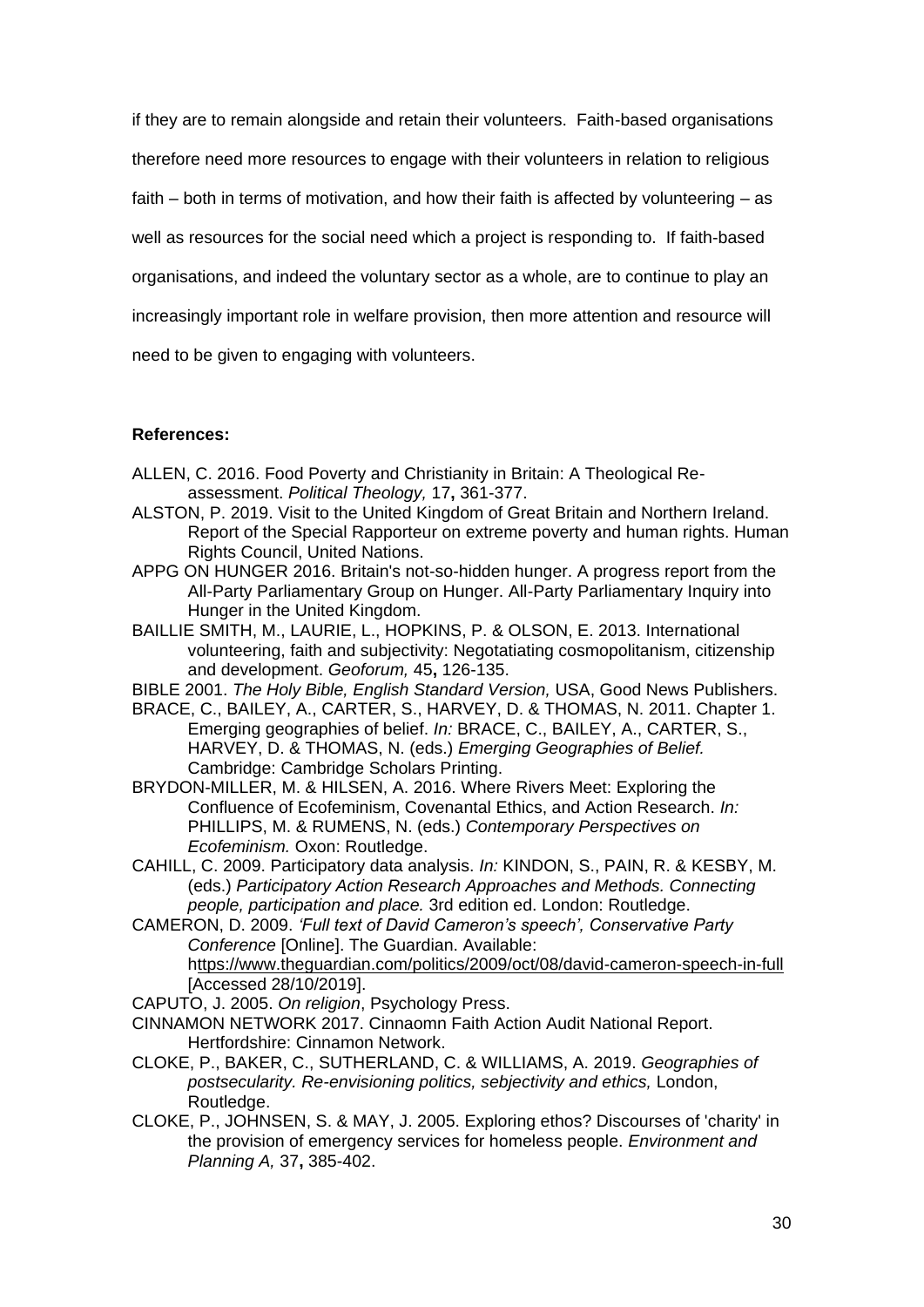CLOKE, P., JOHNSEN, S. & MAY, J. 2007. Ethical citizenship? Volunteers and the ethics of providing services for homeless people. *Geoforum,* 38**,** 1089-1101.

CLOKE, P., MAY, J. & WILLIAMS, A. 2017. The geographies of food banks in the meantime. *Progress in Human Geography,* 41**,** 703–726.

DANIEL, C. 2016. Economic constraints on taste formation and the true cost of healthy eating. *Social Science & Medicine,* 148**,** 34-41.

DAVIES, A. & EVANS, D. 2019. Urban food sharing: Emerging geographies of production, consumption and exchange. *Geoforum,* 99**,** 154-159.

DENNING, S. 2020. *Austerity timeline* [Online]. Life on the Breadline. Available: [https://breadlineresearch.coventry.ac.uk/resources/austerity-timeline-2/](ttps://breadlineresearch.coventry.ac.uk/resources/austerity-timeline-2/)  [Accessed 27/03/2020].

DENNING, S. & BUCKINGHAM, H. 2017. Ingredients for action: Understanding and responding to food poverty. Church Urban Fund.

DEPARTMENT OF HEALTH 2005. Choosing a Better Diet: a food and health action plan. London: Department of Health.

DERRIDA, J. 2000. *Of Hospitality. Anne Dufournmantelle invites Jacques Derrida to respond,* Stanford, Stanford University Press.

DEVERTEUIL, G., POWER, A. & TRUDEAU, D. 2019. The relational geographies of the voluntary sector: Disentangling the ballast of strangers. *Progress in human geography,* Online first.

DEWSBURY, J. & CLOKE, P. 2009. Spiritual landscapes: existence, performance and immanence. *Social & Cultural Geography,* 10**,** 695-711.

DOWLER, E. 2014. 12. Food Banks and Food Justice in 'Austerity Britain'. *In:* RICHES, G. & SILVASTI, T. (eds.) *First World Hunger Revisited. Food Charity or the Right to Food?* 2nd edition ed. Basingstoke: Palgrave Macmillan.

EDMISTON, D., PATRICK, R. & GARTHWAITE, K. 2017. Introduction. Austerity, Welfare and Social Citizenship. *Social Policy & Society,* 16**,** 253-259.

EINOLF, C. 2011. The link between religion and helping others: the role of values, ideas and language. *Sociology of religion,* 72**,** 435-455.

FEEDING BRITAIN 2017. Ending hunger in the holidays. A Feeding Britain report.

FORBES, K. & ZAMPELLI, E. 2014. Volunteerism: The influences of social, religious, and human captial. *Nonprofit and Voluntary Sector Quarterly,* 43**,** 227-253.

- GARTHWAITE, K. 2016. *Hunger pains. Life inside foodbank Britain,* Bristol, Policy Press.
- GARTHWAITE, K. & BAMBRA, C. 2017. "How the other half live": Lay perspectives on health inequalities in an age of austerity. *Social Science & Medicine,* 187**,** 268- 275.
- HALL, S. M. 2019. *Everyday life in Austerity. Faily, Friends and Intimate Relations,*  Switzerland, Palgrave Macmillan.

HALL, S. M. 2020. The personal is political: Feminist geographies of/in austerity. *Geoforum,* 110**,** 242-251.

HITCHEN, E. & RAYNOR, R. 2020. Editorial. Encountering austerity in everyday life: Intensities, localities, materialities. *Geoforum***,** 186-190.

HOLLOWAY, J. 2011. Spiritual life. *In:* DEL CASINO, V., THOMAS, M., CLOKE, P. & PANELLI, R. (eds.) *A Companion to Social Geography.* Sussex: Blackwell Publishing.

HOPKINS, P., OLSON, E., BAILLIE SMITH, M. & LAURIE, N. 2015. Transitions to religious adulthood: relational geographies of youth, religion and international volunteering. *Transactions of the Institute of British Geographers,* 40**,** 387-398.

IFAN. 2020. *Mapping the UK's Independent Food Banks* [Online]. Independent Food Aid Network. Available: [https://www.foodaidnetwork.org.uk/independent-food](ttps://www.foodaidnetwork.org.uk/independent-food-banks-map)[banks-map \[](ttps://www.foodaidnetwork.org.uk/independent-food-banks-map)Accessed 12/11/2020].

JOSEPH ROWNTREE FOUNDATION 2017. UK Poverty 2017. A comprehensive analysis of poverty trends and figures. Joseph Rowntree Foundation Analysis Unit.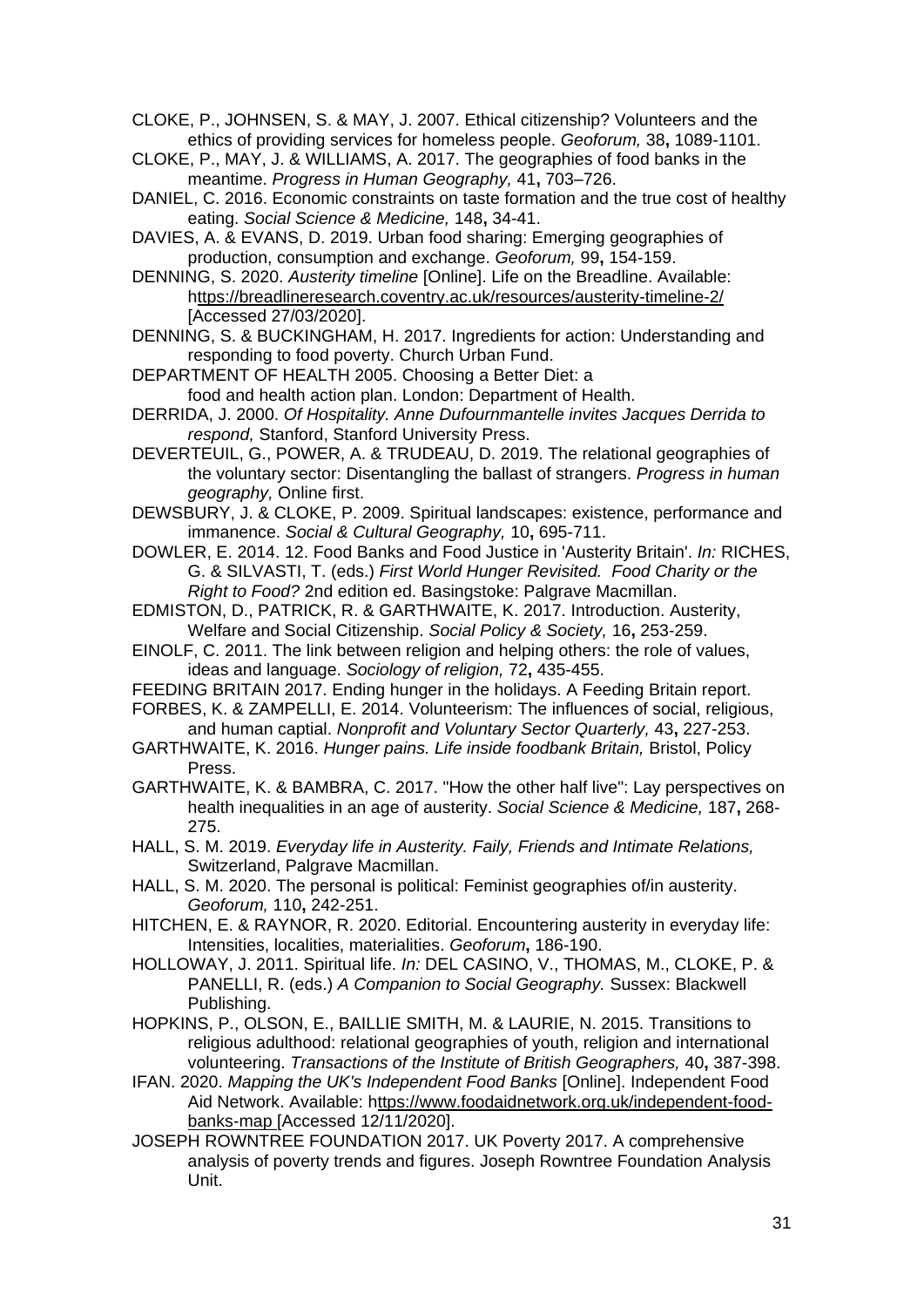- JOSEPH ROWNTREE FOUNDATION 2018. Briefing. Child poverty where parents are doing what the social security system expects of them. Joseph Rowntree Foundation Analysis Unit.
- KONG, L. 2010. Global shifts, theoretical shifts: Changing geographies of religion. *Progress in Human Geography,* 34**,** 755-776.
- KORF, B. 2006. Geography and Benedict XVI. *Area,* 38**,** 326-329.
- LAMBIE-MUMFORD, H. 2017. *Hungry Britain. The Rise of Food Charity,* Bristol, Policy Press.
- LOOPSTRA, R., GOODWIN, S., GOLDBERG, B., LAMBIE-MUMFORD, H., MAY, J. & WILLIAMS, A. 2019. A survey of food banks operating independently of The Trussell Trust food bank network. IFAN.
- MILES, S. 2014. *City of God. Faith in the Streets,* Norwich, Canterbury Press.
- MILLIGAN, C. 2007. Geographies of Voluntarism: Mapping the Terrain. *Geography Compass,* 1**,** 183-199.
- MILLIGAN, C. & FYFE, N. 2004. Putting the Voluntary Sector in its Place: Geographical Perspectives on Voluntary Activity and Social Welfare in Glasgow. *Journal of Social Policy,* 33**,** 73-93.
- MUERS, R. & BRITT, T. 2012. Faithful Untidiness: Christian Social Action in a British City. *International Journal of Public Theology,* 6**,** 205-227.
- NCVO. 2020a. *UK Civil Society Almanac 2019 executive summary* [Online]. Available: [https://almanac.fc.production.ncvocloud.net/executive-summary/ \[](ttps://almanac.fc.production.ncvocloud.net/executive-summary/)Accessed 29/06/2020].
- NCVO. 2020b. *What are the demographics of volunteers?* [Online]. Available: [https://almanac.fc.production.ncvocloud.net/executive-summary/ \[](ttps://almanac.fc.production.ncvocloud.net/executive-summary/)Accessed 03/12/2020].
- OLSON, E., HOPKINS, P. & KONG, L. 2013. Chapter 1. Introduction religion and place: landscape, politics and piety. *In:* HOPKINS, P., KONG, L. & OLSON, E. (eds.) *Religion and place: landscape, politics and piety.* London: Spinger.
- PAIN, R. 2004. Social geography: participatory research. *Progress in Human Geography,* 28**,** 652-663.
- POWER, M., DOHERTY, B., SMALL, N., TEASDALE, S. & PICKETT, K. 2017. All in it Together? Community Food Aid in a Multi-Ethnic Context. *Journal of Social Policy,* 46**,** 447-471.
- RICHES, G. 2018. *Food bank nations: poverty, corporate charity and the right to food,*  Oxon, Routledge.
- SANDHU, K., STEPHENSON, M. & HARRISON, J. 2013. Layers of Inequality. A Human Rights and Equality Impact Assessment of the Spending Cuts on Black, Asian and Minority Ethnic women in Coventry. Coventry Women's Voices; Coventry Ethnic Minority Action Partnership; Foleshill Women's Training and the Centre for Human Rights in Practice; University of Warwick
- SHANNAHAN, C. 2019. The Violence of Poverty: Theology and Activism in an "Age of Austerity". *Political Theology,* 20**,** 243-261.
- SHRYOCK, A. 2009. Hospitality Lessons: Learning the Shared Language of Derrida and the Balga Bedouin. *Paragraph,* 32**,** 32-50.
- SIDER, R. & UNRUH, H. 2004. Typology of religious characteristics of social service and educational organizations and programs. *Nonprofit and Voluntary Sector Quarterly,* 33**,** 109-134.
- SLATER, T. 2016. Revanchism, stigma, and the production of ignorance: housing struggles in austerity Britain. *Research in Political Economy,* 31**,** 23-48.
- STENNING, A. 2018. Feeling the squeeze: Towards a psychosocial geography of austerity in low-to-middle income families. *Geoforum*.
- STRONG, S. 2019. Food banks, actually existing austerity and the localisation of responsibility. *Geoforum,* 110**,** 211-219.
- SUTHERLAND, C. 2017. Theography: Subject, theology, and praxis in geographies of religion. *Progress in Human Geography,* 41**,** 321-337.